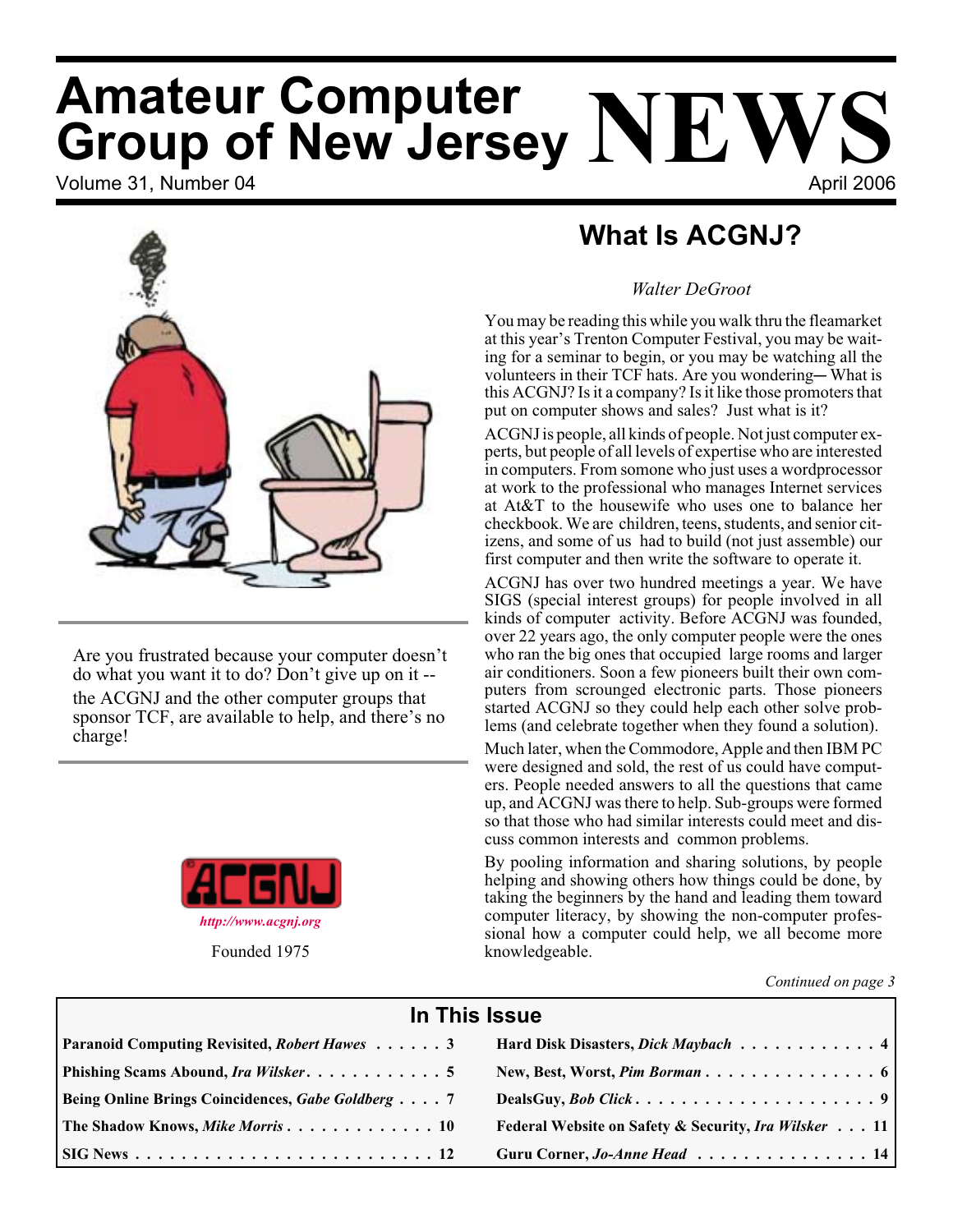#### **Officers, Directors and Leaders Officers Board of Directors**<br> **President** Evan Williams (908) 359-8070 Director Emeritus (908) 359-8070 Director Emeritus Sol Libes (609) 520-9024 Vice President Frank Warren (908) 756-1681 Through 2006 Bill Farrell (732) 572-3481 Treasurer Lela Rames Lela Annes (908) 889-2366 Secretary Mike Redlich (908) 246-0410 Lenny Thomas Past President Scott Vincent (973) 539-8169 Malthi Masurekar (732) 560-1534 Through 2007 Gregg McCarthy **Special Interest Groups Arnold Milstein** (908) 753-8036 Net 1973) Manuel J Goyenechea (201)998-1048<br>C Languages Bruce Arnold (908) 735-7898 100 Norm Wiss C Languages Bruce Arnold (908) 735-7898 Gamers Guild Gregg McCarthy Genealogy Frank Warren (908) 756-1681 **Standing Committees** Investing Norman Wiss APCUG Rep. Frank Warren (908) 756-1681<br>Java Michael Redlich (908) 537-4915 Facilities John Raff (973) 560-9070 Java Michael Redlich (908) 537-4915 Facilities John Raff (973) 560-9070 Layman's Forum Matthew Skoda (908) 359-8842 Financial Frank Warren (908) 756-1681 Lotus Notes Mike Barlow (732) 873-1107 Historian Lenny Thomas LUNICS Andreas Meyer Membership Mark Douches (908) 889-2366 MCP Gregg McCarthy Newsletter — open — Visual Basic Rick Elbanna Trenton ComputerFest Scott Vincent (973) 539-8169 VBA & Excel James Ditaranto (201) 986-1104 Vendor Liaison Bill Farrell (732) 572-3481 Window Pains John Raff (973) 560-9070 Webmaster John Raff (973) 560-9070

# **ACGNJ News**

**Editor**

Barbara DeGroot 145 Gun Club Road Palmerton PA 18071 Tel: (570) 606-3596 bdegroot@ptd.net

#### **Associate Editor** Bill Farrell (732) 572-3481 *wfarr18124@aol.com*

**Publisher**

**ACGNJ News** is published by the Ama- teur Computer Group of New Jersey, In- corporated (ACGNJ), PO Box 135, Scotch Plains NJ 07076. ACGNJ, a non-profit ed-<br>ucational corporation, is an independent computer user group. Opinions expressed<br>herein are solely those of the individual author or editor. This publication is **Copy-**<br>right © 2006 by the Amateur Computer<br>Group of New Jersey, Inc., all rights re-**Group of New Jersey, Inc., all rights re- served. Permission to reprint with ap- propriate credit is hereby given to non-profit organizations.**

**Submissions:** Articles, reviews, cartoons, illustrations. Most common formats are acceptable. Graphics embedded in the docu-<br>ment must also be included as separate files. Fax or mail hard copy and/or disk to editor: OR e-mail to Editor. **Always con**firm. Date review and include name of word processor used, your name, address and phone *and* name, address and phone of manufacturer, if available.

**Tips for reviewers:** Why does anyone need it? Why did you like it or hate it? Ease (or difficulty) of installation, learning and use. Would you pay for it?

**Advertising:** Non-commercial announce- ments from members are free. Commercial ads 15 cents per word, \$5 minimum. Camera ready display ads: Full page (7 x 10 inches) \$150, two-thirds page (4½ x 10) \$115, half-page \$85, one-third \$57, quarter \$50, eighth \$30. Discount 10% on 3 or more con- secutive insertions. Enclose payment.

**Publication Exchange:** Other computer user groups are invited to send a subscription to ACGNJ at the address below. We will re- spond in kind.

**Address Changes** should be directed to Martin Rosenblum (*m.rosenblum@ieee.org*) and/or to his attention at ACGNJ at the ad- dress below.

**Membership**, including subscription: 1 year \$25, 2 years \$40, 3 years \$55. Student or Senior Citizen (over 65): 1 year \$20, 3 years \$45. Family of member, without subscription, \$10 per year. Send name, address and payment to ACGNJ, PO Box 135, Scotch Plains NJ 07076.

**Typographic Note**: The ACGNJ News is produced using Corel Ventura 5. Font fami- lies used are Times New Roman (TT) for body text, Arial (TT) for headlines.

# **E-Mail Addresses**

Here are the e-mail addresses of ACGNJ Officers, Directors and SIG Leaders (and the Newsletter Editor). This list is also at (*<http://www.acgnj.org/officers.htm>*).

| <b>Bruce Arnold</b>  | barnold@blast.net            |
|----------------------|------------------------------|
| Mike Barlow          | barlowm@bright-ideas.com     |
| Barbara DeGroot      | bdegroot@ptd.net             |
| James Ditaranto      | ExcelVBA@hotmail.com         |
| <b>Mark Douches</b>  | pcproblems@pobox.com         |
| Rick Elbanna         | rick@nobella.com             |
| <b>Bill Farrell</b>  | wfarr18124@aol.com           |
| Manuel Goyenechea    | goya@servertec.com           |
| Sheldon Koepf        | sheldonk@intac.com           |
| Sol Libes            | sol@libes.com                |
| Malthi Masurekar     | masureka@umdnj.edu           |
| Gregg McCarthy       | greggmc@optonline.net        |
| Andreas Meyer        | lunics@acgni.org             |
| Arnold Milstein      | mrflark@yahoo.com            |
| Jim O'Keefe          | okeefejim@yahoo.com          |
| John Raff            | jraff2@optonline.net         |
| Lela Rames           | lrames@att.net               |
| Mike Redlich         | mike@redlich.net             |
| Matt Skoda           | som359@aol.com               |
| Keith Sproul         | ksproul@noc.rutgers.edu      |
| Lenny Thomas         | lennythomas@technologist.com |
| <b>Scott Vincent</b> | scottvin@optonline.net       |
| Frank Warren         | kb4cyc@webwarren.com         |
| Evan Williams        | nhpressgo@blast.net          |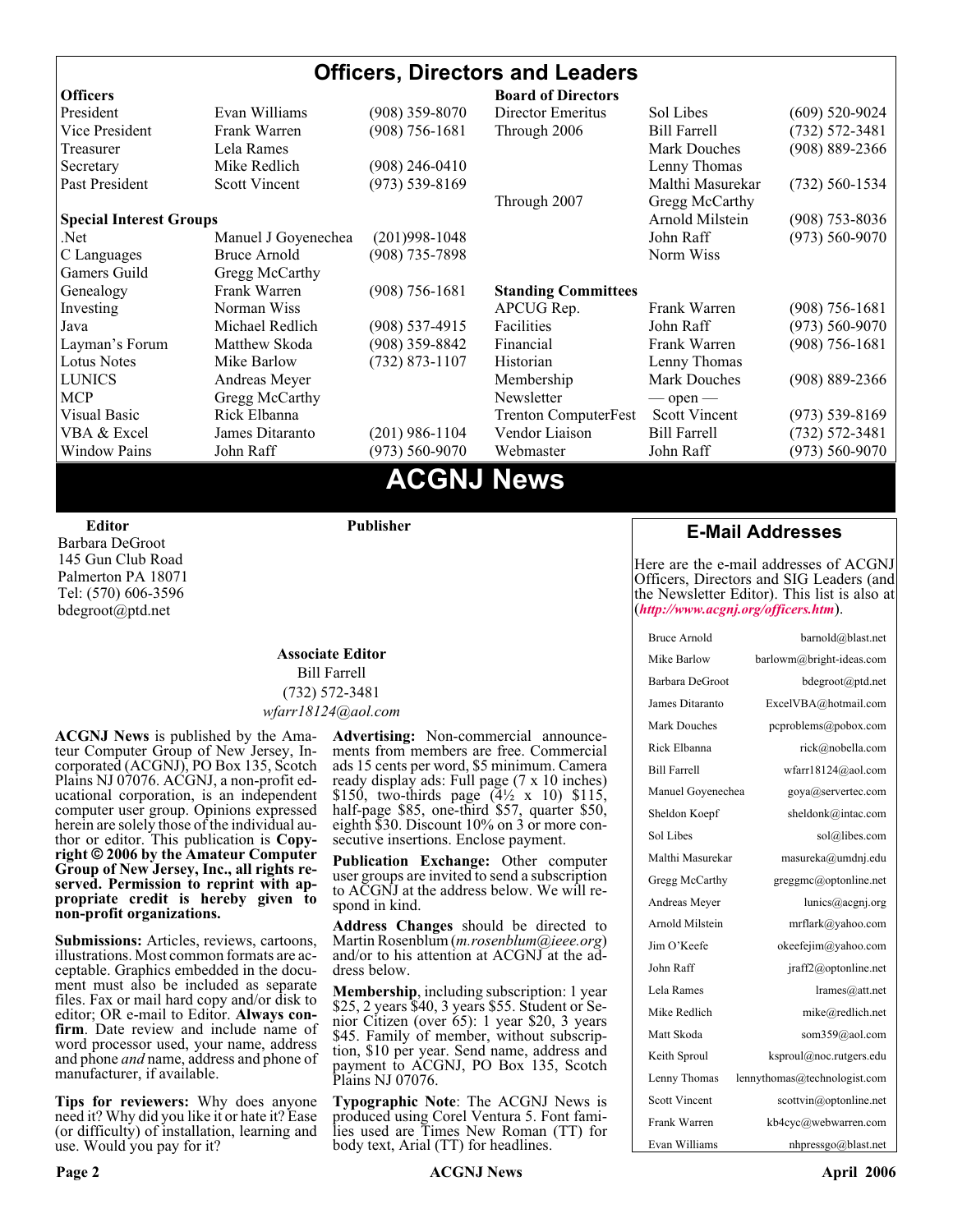# **Paranoid Computing Revisited**

### *Robert Hawes (r\_d\_hawes@hotmail.com), ACGNJ*

Just about a year ago, I made a discovery — a way to surf the Net without ever having to worry about viruses, trojans, spyware, or **anything** else. First, I removed all the hard drives from my computer. Then, I used the SimplyMEPIS 3.3 Live CD to boot Linux from my DVD-ROM drive, and accessed the Web through my DSL router. Later, I successfully downloaded files to a single empty hard drive that I put back in. (For complete details, see "*Paranoid Computing: An Introduction*" in last May's issue). The lesson I learned was that **a properly designed operating system can be completely read-only.** (Of course, that bloated monstrosity Windows XP need not apply).

Recently, I read (in Jerry Pournelle's column in the February 2006 issue of Dr. Dobb's Journal) about a new product called the "U3 Smart Drive". I went to their Web Site (*[www.u3.com](http://www.u3.com)*) to get further details, but they said there pretty much the same thing as Jerry said in his article: You load your data, and the programs it takes to use that data (supposedly your usual software, not stuff you have to get from them) onto one of their thumb drives. Then, you plug that drive into another computer's USB port and those programs instantly run there, with **no** installation. Unplug the drive and **all** your stuff vanishes from that computer, leaving **no** trace behind. Just like in the good old DOS days — no complex installers or removers required. So much for the registry. Now, this particular product works on Windows XP and 2000 computers only. They've got a MAC version in the works, but seemingly have no plans for Linux or UNIX. It really doesn't matter. The hard part has always been separating what can be done from what can't be done. They did that (and apparently it took a lot of hard work indeed). If this impressive and useful technology can work with XP, it'll work with anything. If they don't do a Linux version soon, somebody else will. Look at the laser. It took a lot of time and expense to get the first one to work, but these days, you can make a laser out of just about anything.

Considering all the writing-to-disk that Windows does as it runs, it's entirely possible that the U3 software does some writing to the host computer's hard drive as well, but it doesn't **have** to. Since the U3 software only becomes resident after the computer has been turned on, and (in a proper shut-down) has already been removed before the computer is turned off, no non-volatile storage is required. If it's not designed to reside completely in memory now, it **will be** one day. This technology means that any program, no matter how complex, can work with a read-only operating system. Not only that, but it strongly suggests that all programs can be made read-only as well (except maybe for one small INI type file each). So all we really need hard drives for is data. And our data files are getting huge.

I've said this before; given the choice, I'd **never** store **any** data files in the same partition as the operating system. There a lot of things I dislike about Microsoft, but I think one of the worst ideas they ever had was putting that "My Documents" directory on the C: drive. In the Microsoft model, program and data files are hopelessly intermixed. Have you seen where Outlook Express stores E-mail files? **Six** directory levels deep under C:\Windows. They make it impossible to back up the data and operating system separately, as would be the sensible thing to do.

Last May, I imagined a "firmdrive". Externally, it was the same size and had the same connections as an IDE hard disk, so it wouldn't require any change in computer hardware design. Internally, it had no moving parts. Just chips. Once it was set up, it could be made read-only. Maybe with a hardware switch, so that no hacker, no matter how ingenious, could **ever** create a virus that can write to it unless **you** switched it back first. As for our increasingly large data files, they could be stored on our increasingly large hard drives. Or stick memory.

The U3 software brings us a giant step closer to that ideal.  $\Box$ 

# **What is ACGNJ**, *continued from page 1*

In addition, we found friends with whom we could share experiences. We could find out what to buy and what not to buy. AND we could enjoy computers as a hobby and leisure time activity if that was our goal.

ACGNJ is people helping people and people sharing computer experience and knowledge. ACGNJ is committed to computer education.

I have only been involved with computers for 14 years. This makes me sort of a "new kid on the block" because I came on board after the IBM PC revolution. I missed the early years but I have enjoyed talking to some of the group's founders who were there in the beginning. In a way, I am glad that I

missed the early years. Things are a lot easier now. Computers are less expensive and they do a lot more.

One thing that is not changed is the number of questions people ask and the hunger for answers.

ACGNJ, and the other computer groups who sponsor TCF, are in existence to answer this need for knowledge and understanding. After you buy a computer, the members, men and women like yourself, are there to support you while you are learning. Their hope is that you will be able to help others in the same way when you have become "the expert". We invite you join or visit some of the 200+ meetings we hold every year.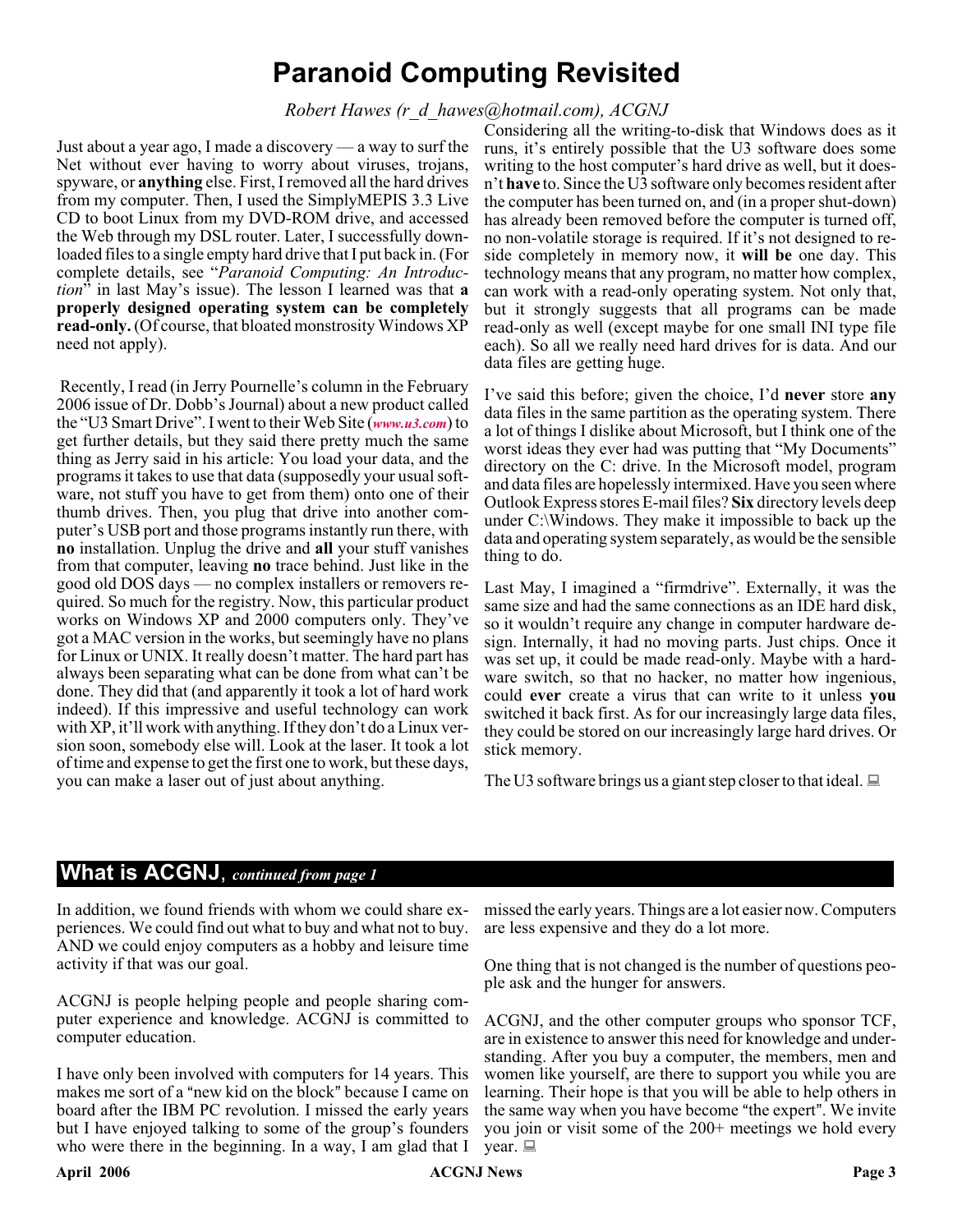# **Hard Disk Disasters**

*Dick Maybach (N2nd@att.net), Brookdale Computer User Group, <http://www.bcug.com/>*

Hard disk failure is the most serious PC problem, because it jeopardizes all your data. Even if everything else in your PC dies, if your hard disk is good, you can just move it to a new machine and be back in business as though nothing had happened.

The first problem is to recognize hard disk failure. Look for one or more of the following symptoms.

A squealing or clicking noise – you will have to open your system case to find where the noise is coming from. Diskette and CD-ROM drives and fans can produce similar noises.

A longer than usual time to boot up.

A longer than usual time to open a folder or file.

Spontaneous file or folder name changes.

Frequent error messages.

Missing or corrupted files or folders.

Frequent "blue screens of death".

If these begin to appear, immediately copy your data files (most likely your *My Documents* folder) to another device, preferably one with removable media, such as a CD-ROM or a DVD. Do not turn off your PC and do not spend time trying to diagnose the problem before saving your data. Every second you delay increases the likelihood that more data will be lost.

Clearly, the best defense is to back up your data before you have a problem. However, few people do this, and even if you do, it may have been some time since your last backup.

If your hard disk fails before you can save your data, all is not lost. If your data is very valuable, for example if it's customer data, you can send your disk to a commercial firm that specializes in data recovery. This service will cost from several hundred to several thousand dollars, but usually there is no fee unless they are at least partially successful. If you decide to do this, shut of your PC immediately and contact the firm for instructions. If your data is worth less than this amount, there are two things you can try that may work.

Remove the hard drive from the system unit and give it a light tap by holding a screwdriver by its blade and tapping the unit with the handle. Reinstall the hard drive and reboot.

Remove the drive and place it in a freezer for several minutes, until it is cold to the touch. Reinstall and reboot.

If either of these works, move your data to a safe place immediately.

If you have only a partial disk failure, save as much data as you can; then try the following.

Restart your PC, but before Windows boots get into the BIOS setup utility. If you watch the screen carefully, you should see directions on how to do this. Often you will press F2 or F10. Look for an area called Utilities or something similar and run any drive diagnostics available.

Run CHKDSK. (Click on *Start*, then on *Run…*, and at the prompt type

"chkdsk x:  $\langle r \rangle$ ", where x: is the drive in difficulty. If c: is problem drive, you will probably see a message that chkdsk can't check the drive now, but will offer to check it the next time you restart. Answer "y" and reboot.

Run diagnostics supplied by your drive manufacturer, or if you don't have one, use Western Digital's Data Lifeguard Diagnostics, available free from . Versions are available for both Windows and DOS.

You can take some simple steps to prolong the life of all your PC components.

Keep the system unit clean, especially if it sits on the floor. Once every month or two open the system case and remove any dust and debris with a vacuum. I prefer this to compressed air, which just moves the dirt to a new resting place.

Don't move your PC while it's operating; especially, don't jar it.

Use a power surge protector or preferably an uninterruptible power supply (UPS). The latter are widely available for \$100 or so. Besides reducing stress on your components, one of these will save your data if the power fails. I always had a UPS at work, and every so often I would see the lights blink and hear streams of profanity from other offices whose occupants did not have one.

Modern PC components are quite reliable, and the chances are that you will replace your computer before anything fails. However, you should have a plan in case there is a problem. Similarly, the chances are that you will replace your car without ever having an accident yet you still wear a seatbelt, and carry insurance.

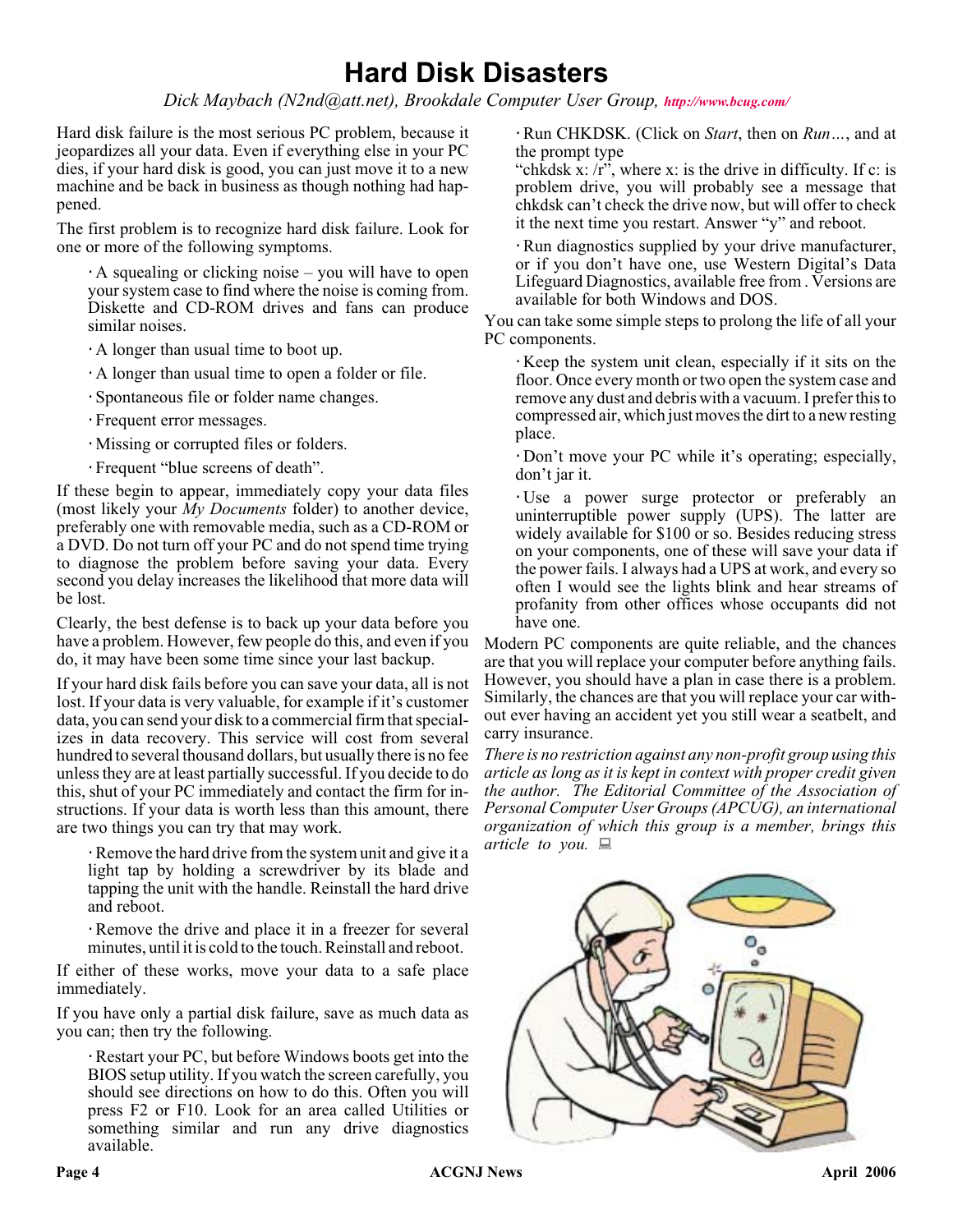# **Identity Theft Phishing Scams Abound**

### *Ira Wilsker, APCUG Director; Columnist, The Examiner, Beaumont, TX; Radio & TV Show Host*

I have been busy compiling information so I can complete my 1040 for this year. I have also been actively searching for bargains on EBay, typically paying for my purchases utilizing my PayPal account. I frequently use the online bill paying service offered by my credit union. Much to my chagrin, according to a series of emails I received, my EBay account is being suspended, as well as my PayPal account, or somehow I added another email address to my PayPal account that I did not recognize.

I did receive some good news by email from tax-refunds@irs.gov; I have an unclaimed refund at the IRS! Here is what that good news email says: "Subject: Refund notice; You filed your tax return and you're expecting a refund. You have just one question and you want the answer now - Where's My Refund? Access this secure Web site to find out if the IRS received your return and whether your refund was processed and sent to you.\*\*New program enhancements\*\* allow you to begin a refund trace online if you have not received your check within 28 days from the original IRS mailing date. Some of you will also be able to correct or change your mailing address within this application if your check was returned to us as undelivered by the U.S. Postal Service. "Where's My Refund?" will prompt you when these features are available for your situation. To get to your refund status, you'll need to provide the following information as shown on your return: \* Your first and last name \* Your Social Security Number (or IRS Individual Taxpayer Identification Number) \* Your Credit Card Information (for the successful complete <sic> of the process)." It seemed too good to be true; all I needed to do was to connect to the government website listed in the email, GovBenefits.gov, enter my name, social security number, email address, credit card number and expiration date, CVV2 security code on the back of my credit card, and my ATM PIN number, and within 28 days an unexpected \$571 tax refund will be deposited to my account. I think that is just wonderful.

I am very concerned that my EBay privileges may be compromised, as there have been some discrepancies in my EBay account, so claimed an email I received from EBay. All I need to do to is verify and reactivate my EBay account by clicking on the link in the email, entering my username and password, and then verifying my identity with either my PayPal address or password, or reentering my credit card number, security code, and expiration date. That is quick and simple, so I will do it to preserve my EBay account.

I buy a lot of "stuff" on EBay, and pay for it from my PayPal account. I was shocked when I received that email from PayPal verifying that I had added another email address to my PayPal account. I did not recognize that email address, so I clicked on the PayPal link in the email, and entered my PayPal email address, password, credit card number, expiration date, and security code. Now that I have verified my identity to PayPal, I can safely remove that unknown email address from my PayPal account.

In another recent email from the National Credit Union Administration (NCUA), I was utterly shocked to learn that my credit union account and ATM card would be suspended within five days due to suspicious activity unless I connected to the website listed and confirmed my identity, and reauthorized my account. In a panic, I immediately did so, entering my account number, ATM card number, PIN number, and the routing number from one of my checks. A reassuring "Thank You" from the website relieved me of the anxiety I had about my credit union account, and now I feel better.

All of the emails above are real, but my responses to those emails are not. These types of emails present a very real and growing threat to our financial privacy and security. They are representative of a rapidly growing and dangerous trend of "phishing", a popular method of identity theft. By simply responding to the emails by clicking on the authentic looking link, the user is directed to an authentic looking but counterfeit website which solicits the victims' personal information. Once that information is entered, it has been documented that credit cards can be illicitly charged within seconds, and bank accounts drained via the use of the ATM and PIN numbers.

The Anti Phishing Work Group (*[www.antiphishing.org](http://www.antiphishing.org)*) is a trade group with over 2000 members including the major credit card companies, banks, credit unions, EBay, and financial service companies, who tracks phishing attacks. The most recent figures available as I type this indicate that in the month of November 2005, there were 16,882 individual phishing attacks, each possibly consisting of millions of fraudulent emails sent to people like us. The rate of phishing attacks, and the number of phishing emails has doubled since November 2004, and the numbers still appear to be increasing as it has become an easy method to defraud victims out of their money. These attacks connected to 4630 fraudulent websites, triple the number for the same month in the previous year. The scam sites are short lived, being shutdown either forcibly, or voluntarily, within an average of 5.5 days, with some being active for as long as 30 days. Eighty percent of phishing scams illicitly use the name of just six legitimate companies, such as PayPal and EBay, and the other 20 percent of scams misrepresent 87 companies. While the majority of these websites are hosted in the US, they are actually owned and operated predominately by foreign nationals, often in Eastern Europe, and southeast and central Asia. Criminal prosecutions and recovery of lost money are scarce, making it a high gain – low risk crime, which helps account for its rapid and malicious spread.

A comprehensive list of current phishing scams, predominantly directed against the customers of major financial institutions may be found at *[www.websensesecuritylabs.com/alerts](http://www.websensesecuritylabs.com/alerts)*. Some of the most recent listed financial institutions targeted are Greater Texas Federal Credit Union, Day Air Credit Union, First Bank, The Farmers Bank, Town North Bank, and many others.

As users start to implement updated software of various types, phishing may become more difficult. Newer versions of

*Continued*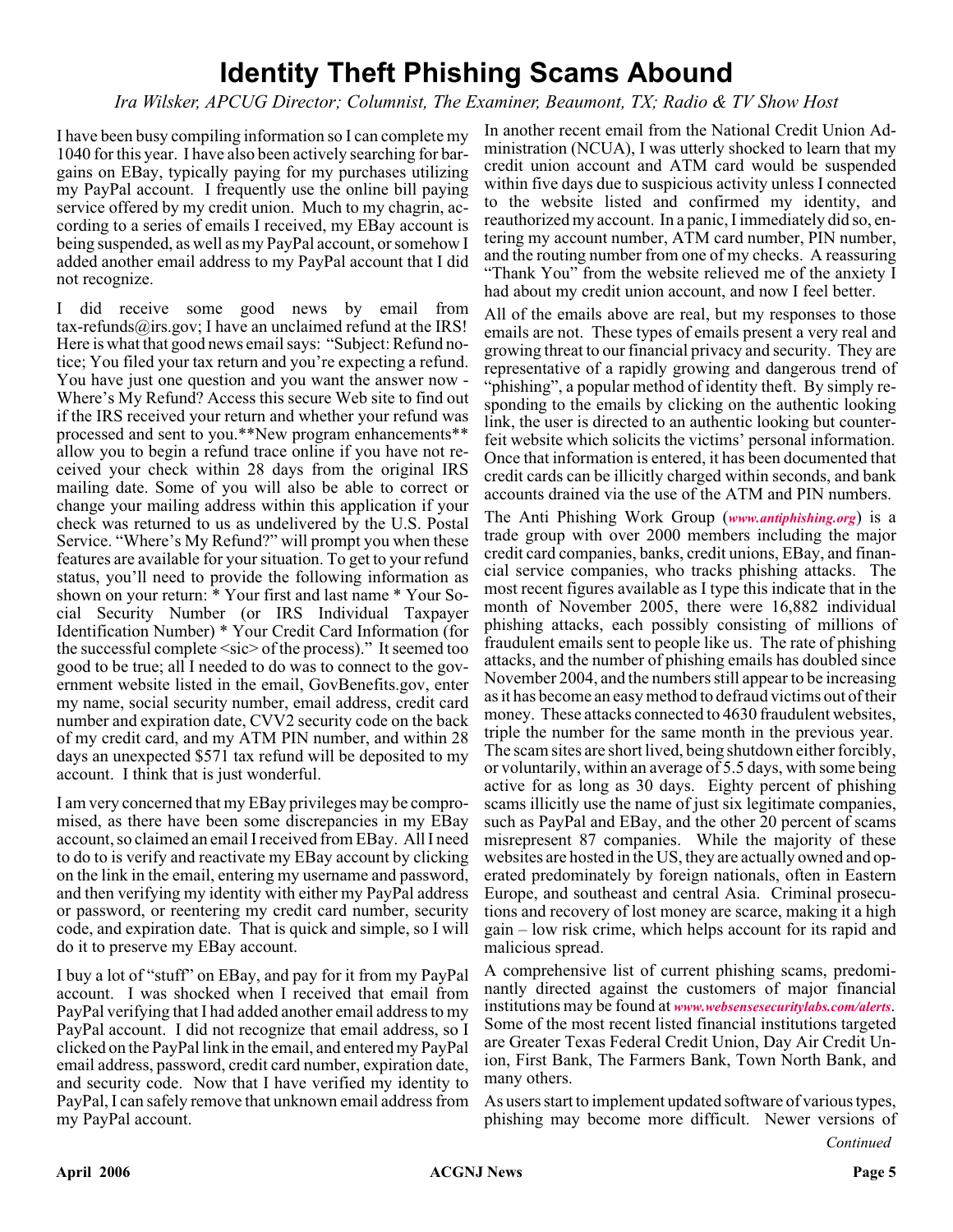# **The New, the Best, and the Worst**

*Collected by Pim Borman (swipcug@sigecom.net), SW Indiana PC Users Group, Inc., <http://swipcug.apcug.org/>*

### **Rants**

It is a dark, dreary, drizzly day in mid-January as I write this, perfect for contesting a will (as they say in my native Holland) or protesting the peccability of PC peddlers.

*Rant #1* concerns the software Dell installs on new computers, whether you want it or not. James Derk, computer columnist for Scripps Howard News Service, wrote recently about the effort it required to remove all the extraneous junk from someone's new Dell system: "*Dell is on the list this year for adding so much junk to their new PCs that it takes a trained technician to remove most of them. Their "starter" edition of QuickBooks is the most annoying...even popping up reminders to try the program long after you've deleted it. I know Dell sells 80 percent of its PCs to businesses but there's no reason to have such an invasive product and selling tactic. Most large businesses don't use QuickBooks, most small businesses already have it and consumers don't want it. Editing the Windows Registry should not be needed to remove it. (Dell gets an honorable mention for charging \$25 for a USB cable to connect their "free" printers to their computers.)"* (*<http://snipurl.com/derkcolumn2>*). Elsewhere he mentions the desirability of removing the pre-installed temporary version of McAfee anti-virus. He wrote: "*If you have McAfee preinstalled on your new PC, I would uninstall it immediately and install a free product. It's not just a bias...in my computer repair business I have seen dozens of PCs with McAfee installed that are riddled with viri. Something either about McAfee's online-only product or the configuration just lets viruses pass through" (<http://snipurl.com/derkcolumn>).*

As luck would have it, my neighbors asked me soon thereafter for help with the installation of their new Dell computer. The recently retired professional couple had been using a MacIntosh computer for the past eight years and were unfamiliar with MS Windows. Remembering Derk's comment, I suggested we remove the McAfee program and install Norton Internet Security. Tough luck! As I attempted to remove McAfee via the Control Panel's Add/Remove feature, I kept

getting error messages that part of the program was running and could not be removed. I did everything I could think of to stop/disable McAfee, but nothing managed to kill it dead. I did a Google search later on and found that usually there is no simple way to get rid of it. A "help" page on the McAfee page provides pages of procedures to "try," all of them obscure and non-intuitive. An unwanted program that can not simply be uninstalled is malware in my opinion. If Dell is unwilling to sell computers without all the junk, the best solution may be to reformat the hard drive and reinstall the desired programs only. Or choose another vendor. It is hardly an attractive option for new Windows users.

*Rant #2*: Sony BMG recently got caught using rootkits to provide copy protection on CDs they sold. Rootkits are programs that hide on your hard drive, out of sight of Windows. They are an open invitation for virus writers to invade your system and are hard to remove without damaging Windows. Sony was forced to apologize for its error, recalled the CDs involved, and published a patch to remove the rootkits from the customers' computers.

According to an article in *eweek.com*, the rootkit trick is being used by other companies also (*<http://snipurl.com/lis7>*, thanks to Jim Geiser). Norton SystemWorks is specifically mentioned. Symantec explained that they used the rootkit to prevent users from accidentally removing the file, but offered to relocate it with a program update. According to *eweek.com* there are other instances of rootkits being used, but no specifics were mentioned.

My Norton Internet Security subscription is about to expire. I already had planned to try the ZoneAlarm Security Suite, based on a recommendation in *PC Magazine* (12/27/05) that included it in their list of Best of the Year Products (but that also included McAfee anti-virus!). But then Linda Gonse, editor/webmaster of the Orange County IBM PC Users' Group, wrote that the ZoneAlarm Security Suite interfered with her ftp program and mangled the files she uploaded to her Web site. She had a dickens of a time trying to uninstall the pro-

# **Identity Theft Phishing Scams,** *continued*

email programs, such as Outlook, Mailwasher, Eudora, and others show if a link redirects to another address, other than the one listed. The new version of Internet Explorer offers an anti-phishing option which will check internet addresses against suspicious or known phishing sites. Trend Micro's PC-Cillin Internet Security Suite 2006 offers an anti-phishing toolbar for Internet Explorer that shows if a link is being redirected to a suspicious site.

Recent versions of the Firefox browser offer some protection against phishing by indicating the real, rather than the apparent web address in the address bar, which should notify the user of a potential scam. In order to bypass many of the new protections offered, some phishers are registering close variations of legitimate domain names in an attempt to trick users into accepting their false authenticity. Another trick is

"pharming", which illicitly redirects correct internet addresses to bogus websites for the purpose of tricking the victim into entering sensitive data.

Never click on a link in an email warning about some dire financial risk or reward, as reputable agencies will not utilize that tactic in the event of a problem. A quick call to a known 800 number to verify any such problem will quickly indicate that the email is bogus. Better safe than sorry.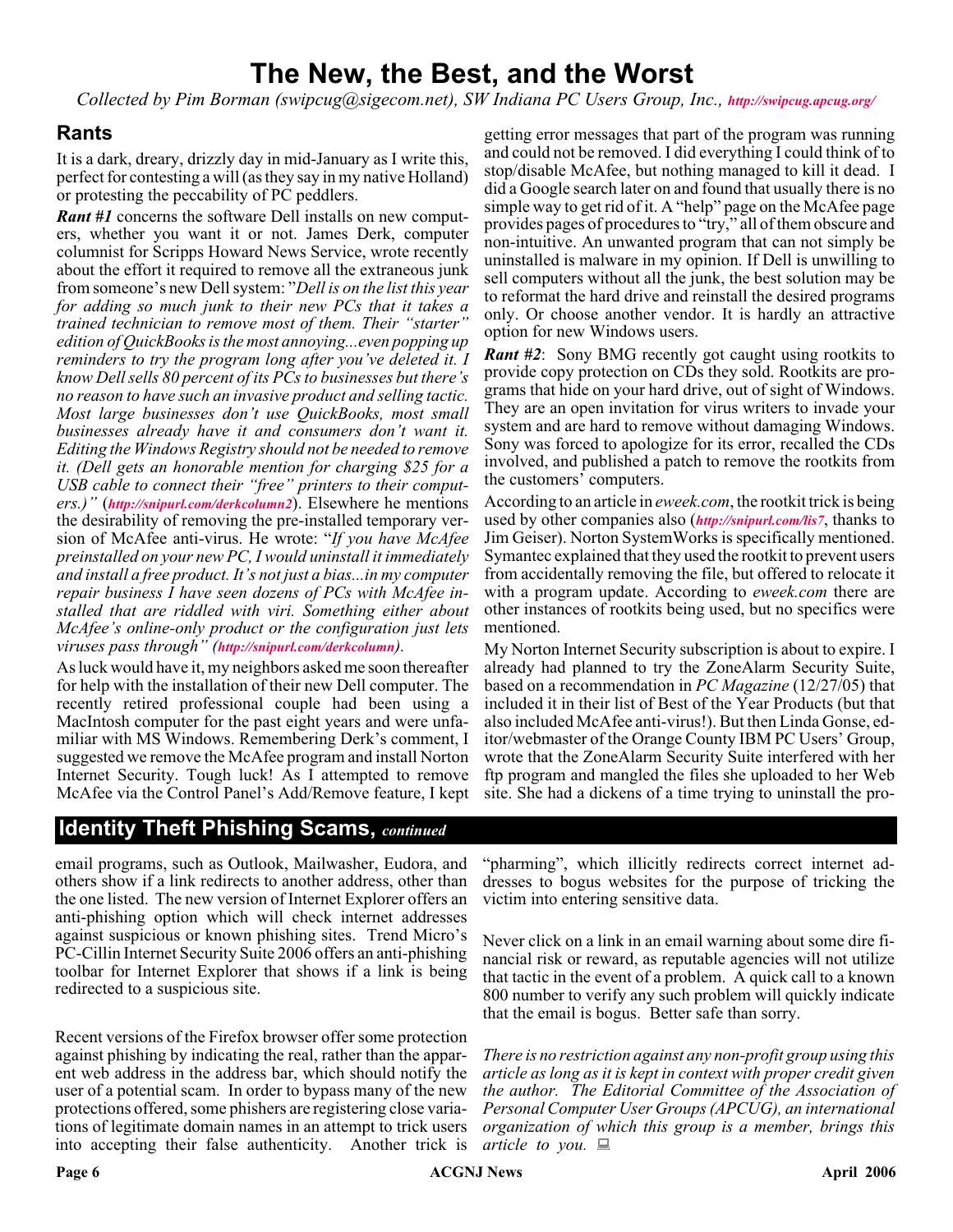# **New, Best, Worst**, *continued*

gram. However she never had a problem with the plain, free ZoneAlarm firewall. I concluded that my best bet was to use free ZoneAlarm as the firewall.

I chose a separate anti-virus program, f-prot from Frisk software (*<http://www.f-prot.com/products/>*). I used that program years ago in the DOS days, and more recently I have been using it on my Linux computers. Their technical support is outstanding, as I mentioned in a previous column (*P-See Urgent,* December 2005). F-prot, based in Iceland, was one of the first to spot the rootkits and to provide an uninstallation patch. They update their database as soon as they add new data, usually several times a week. The Windows version costs \$29 per year, but a trial version is available to make sure the product fills your needs.

As expected, replacing Norton Internet Security with ZoneAlarm and f-prot was not without problems. I downloaded the trial version of f-prot without difficulty and stored it, ready for use. Getting the free version of ZoneAlarm was a different story.

*Rant #3:* If you make a free, limited version of your software available for download, don't play silly games trying to hide the download button hoping that the prospective customer will finally give up, or make an error, and order your paid-for version. It may work sometimes, but you lose every last bit of goodwill you may have worked years to earn. Is that worth it? After struggling with ZoneAlarm for 20 minutes trying to download the free program, I simply copied an older setup version that was still on my other Windows computer and installed that. ZoneAlarm then promptly offered to update that *article to you.*

version and I was in business. Installation of f-prot went without a hitch.

Although I had uninstalled Norton Internet Security with the Control Panel- Add/Remove route, it was evidently not quite dead yet. ZoneAlarm started telling me that Norton was still trying to access various parts of my computer, which I blocked. Soon thereafter everything froze and I got the Blue Screen of Death. It took two cold restarts to get everything back up and running, and my first action was to have ZoneAlarm block everything with the Norton label. That seems to work thus far.

As every successful business, from Wal-Mart to General Electric, knows, your most important asset is customer goodwill. A happy customer is a return customer. Over the years Dell has built up an excellent reputation for product quality, price, and service. They stand to lose all that for a few bucks they make as "partners" with the likes of McAfee and Quicken Books. It isn't worth it. The same goes for Norton, known since DOS days for its reliability and excellence of technology. Avoid exasperating your customers and they'll keep coming back.

*There is no restriction against any non-profit group using this article as long as it is kept in context with proper credit given the author. The Editorial Committee of the Association of Personal Computer User Groups (APCUG), an international organization of which this group is a member, brings this*

# **Back Issues Needed**

The editor is attempting to build a CD containing all issues of ACGNJ News in pdf format, but our collection is incomplete. We're hoping some faithful reader has been hoarding them and will be willing to lend them to us just long enough to scan them. We promise to return them quickly. Thanks Joseph Gaffney, who loaned his collection for scanning. Below is a list of what we still need.

1985: June, July, August, September

1984: August

1976: January, February, March, April (pamphlet-size booklets)

1975: All issues (pamphlet-size booklets)

If you can supply any of these missing issues (or scanned images or good copies), please contact the Editor by email (*[bdegroot@ptd.net](mailto:bdegroot@ptd.net)*). Those who supply missing issues will receive a free copy of the resulting CD as our thanks for your help.  $\Box$ 

# Advertising Rates

| Rates                                                |                                          |       | Specifications                                                                            |  |
|------------------------------------------------------|------------------------------------------|-------|-------------------------------------------------------------------------------------------|--|
| Full page                                            | $7" \times 10"$                          | \$150 | Published monthly except July<br>and August                                               |  |
| $2/3$ page                                           | $4\frac{1}{2} \times 10$                 | 115   | Closing date: 1st of preceding<br>month. Ex: Apr 1 for May                                |  |
| $1/2$ page                                           | $7 \times 5$<br>$3\frac{1}{2} \times 10$ | 85    | Black & white only on white un-<br>coated offset stock                                    |  |
|                                                      |                                          |       | Non-bleed                                                                                 |  |
| $1/3$ page                                           | $2\frac{1}{4} \times 10$                 | 57    | Printed by sheet fed offset                                                               |  |
|                                                      | $4\frac{1}{2} \times 7\frac{1}{4}$       |       | Halftone screen: 120                                                                      |  |
| $1/4$ page                                           | $3\frac{1}{4} \times 5$                  | 50    | Negatives rightreading, emul-<br>sion side down.                                          |  |
|                                                      | $2\frac{1}{4} \times 7$                  |       | Halftones/photos \$10 extra                                                               |  |
| $1/6$ page                                           | $2\frac{1}{4} \times 5$                  | 35    | Ads must be camera ready                                                                  |  |
|                                                      | $4\frac{1}{2} \times 2\frac{1}{2}$       |       | Send check with copy, payable<br>to ACGNJ Inc.                                            |  |
| $1/8$ page                                           | $3\frac{1}{4} \times 2\frac{1}{2}$       | 30    | Material should be sent to<br>ACGNJ, PO Box 135, Scotch<br>Plains NJ 07076                |  |
| Business card                                        |                                          | 25    |                                                                                           |  |
| 10% discount for 3 or more<br>consecutive insertions |                                          |       | For further information contact<br>Frank Warren, (908) 756-1681,<br>kb4cyc@webwarren.com. |  |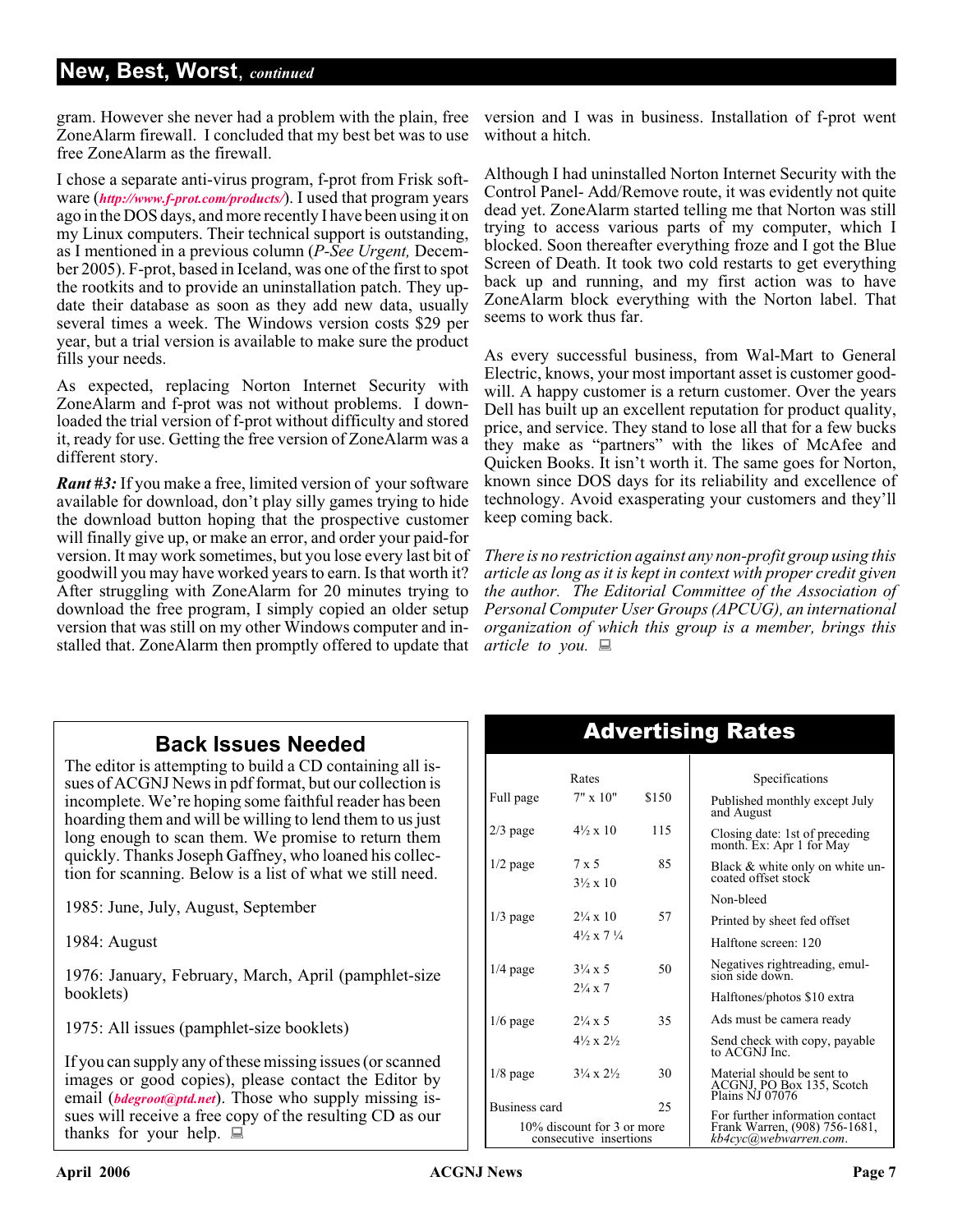# **Being Online Brings Coincidences, Lasting Trails**

*Gabriel Goldberg, APCUG Advisor; Columnist, AARP Computer & Technology Website, [www.aarp.org](http://www.aarp.org)*

A song written by Peter Mayer, a great singer I've just discovered, is titled "Earth Town Square." Describing how technology and travel have shrunk the world, Peter lyrically observes "Now it's feeling like a small town, with six billion people downtown, at a little sidewalk fair, in Earth Town Square". Even though all six billion of us aren't (yet!) online, the Internet as a meeting place is certainly one of the engines making the Earth seem smaller. While it was once exotic — or alarming — to have a long distance telephone conversation, chatting electronically with people half a world away doesn't raise my pulse.

A decade ago, early in my use of the Internet, I was astonished by its ability to create coincidences. This is a true story. I was consulting for an online service that gave me an e-mail address used only for their work. I received a note at that address with the intriguing subject, "I am you" from another Gabriel Goldberg. Nowadays, that's the sort of spoofed e-mail I'd likely delete without reading. He had checked his entry in the service's directory and found my entry next to his. We exchanged pleasantries, described ourselves, shared wonder at having found each other, and he mentioned that he was a music student in Boston.

Later that week, I received another note at my regular e-mail address, from a woman who said that she'd known a Gabe Goldberg years earlier, the last she'd heard from him he was going to Boston to study music, and was I that person. I replied to her, copying the other Gabe, that either they were playing a joke on me or we had a mighty powerful coincidence. Truth is stranger than joke — they were former high school sweethearts who had drifted apart. In the same week they both found my name and two different e-mail addresses, and for very different reasons, they contacted me. I later heard from her mother, who thanked me for reuniting them! Remarking on the coincidence of names, the other Gabe wondered "how do guys named Jim Smith handle all the coincidences."

Participating in mailing lists, newsgroups, and Web sites leaves online footprints and makes us visible. The bad news is that's one of the ways spammers find targets, but the good news is that being visible makes it easier for lost friends to track us down. Soon after 9/11 I heard a voice on the phone I hadn't heard for nearly 30 years: my college girlfriend. She'd searched Google (often called "Googling") for me, found me, and called. We've stayed in touch since, have gotten together several times, and shared news of our respective families. And just recently I used Google to contact an elementary school friend after hearing of her taking a new job in San Francisco.

Amidst the fun of unanticipated connections and reestablished friendships, there's a cautionary note: information online has a long memory. Web sites like Google cache (retain) Web pages even after they're deleted from their original Web locations. Postings to mailing lists, Web forums, newsgroups, and other online venues are usually retained indefinitely. It can be unnerving to discover that items posted in the heat of the moment or as youthful indiscretions can be

retrieved years later by potential employers or new acquaintances, or just someone snooping for unpleasant reasons.

Just as it's worth checking your credit report periodically, it's a good idea to occasionally check out what online trails you've left. My current favorite surfing tool is Google, so I search for "Gabe Goldberg" and "Gabriel Goldberg." The quote marks bind the first and last names together so that only Web pages having the exact full name are found. I search on Gabe and Gabriel because I've used both names. If your name is closer to Jim Smith's — offering 56,000 hits rather than the more manageable 182 for my name — you can tighten the search by adding terms such as a middle initial, state of residence, hobby, employer, etc. But don't make the search too narrow or you may miss genuine references.

It's tedious to erase tracks from an online history. It requires contacting each site that hosts material you'd like to delete, perhaps following instructions and filling out forms. Some mailing list sites refuse as a matter of policy to delete list postings, reasoning that doing so would distort a list's historical record. The government has made serious efforts to sanitize the Web by removing content deemed dangerous, such as plans for water and power systems. Even when successful, scrubbing data off Web sites often doesn't really make it unavailable, it just slows people from finding it. It's much better to avoid saying anything online that might return to haunt you, than try to clear the record after the fact.

*This article originated on AARP's Computers and Technology Web site, [www.aarp.org/computers](http://www.aarp.org/computers), and is copyrighted by AARP. All rights are reserved; it may be reproduced, downloaded, disseminated, or transferred, for single use, or by nonprofit organizations for educational purposes, with attribution to AARP. It should be unchanged and this paragraph included. Please e-mail gabe@gabegold.com when you use it, or for permission to excerpt or condense.*

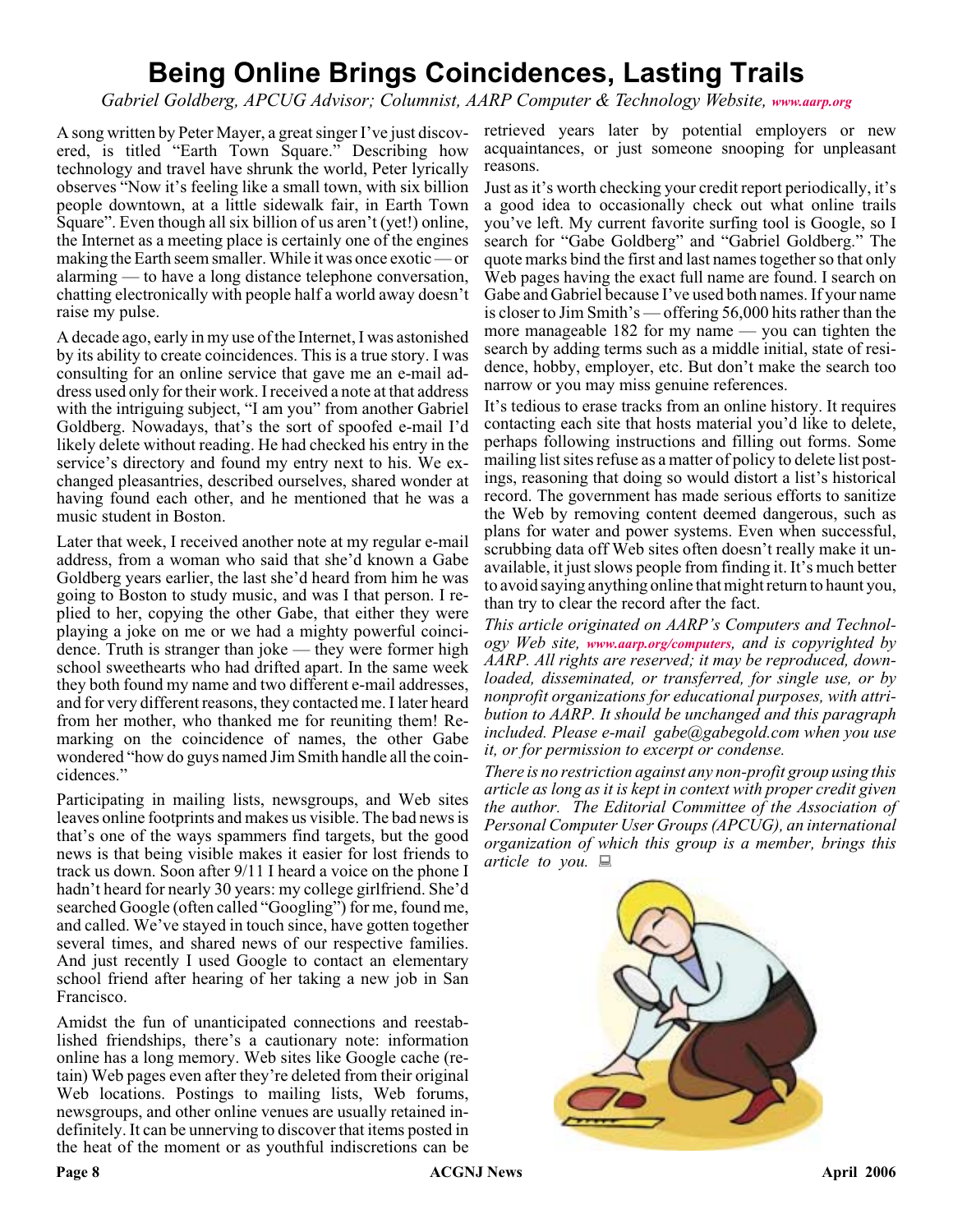# **From The DealsGuy**

*Bob (The Cheapskate) Click, Greater Orlando Computer Users Group*

As time goes forward, my health gets more complicated. I have been a Type II diabetic for a few years and other than some swelling in the legs, my sugar control is pretty good, but I started the sugar control too late and suffered serious heart damage. Now it seems I have developed a large blood clot in my lower leg, I believe from a fall, and the doctor put me on Coumadin (Warfarin), a.k.a. rat poison. It has a long list of drugs that cause interactions. I am already a walking pharmacy so it gets complicated. This turn for the worse brings other complications. I have started getting temporary spikes in blood pressure for no apparent reason, which sometimes causes a nosebleed. I am afraid to go anyplace these days because I might get a nosebleed, although I can stop it now rather easily. My doctor has prescribed medication for my blood pressure as a solution and I sure hope it works. Getting old gets complicated, but the alternative "really sucks." It looks like I will have five more months on the rat poison, if I survive. I have talked to many people also taking Coumadin who tell me even worse stories about bleeding where you don't want to and a lack of good control by their doctor.

Right now, I need a blood test at least once a week for my INR, (clotting ability of the blood). The doctor says I can purchase a machine to do that test at home, but I checked on the Web and it would cost \$2495,so I'll let the clinic do the testing. I'm still doing my best to continue cheating my wife out of the life insurance money. Whenever I start to slow down on exercise etc., I get a vision of my wife sitting on the beach of some south sea island with a stud sitting next to her, and she is writing a check on my insurance money for their next vacation. That little vision gets me right out of the chair to exercise.

# **\*How Secure is Your System?**

I read an article in Information Week magazine that was amusing and interesting, concerning a company whose CIO hired security investigators to test how their system stood up to being infiltrated. The director of network operations was sure they couldn't break into systems or facilities, but they very soon proved him wrong. Some weaknesses were so stupid I had to chuckle — many passwords for work stations were on a note taped to the machine or hidden under the keyboard. They gained access to limited access places by calling the receptionist and saying that some agents were coming in to do an audit and needed access, which was easily granted to the people who made the call. Office keys were sometimes in<br>the secretary's desk. See this article at the secretary's desk. See this article at *[informationweek.com/management/showArticle.jhtml?articleID=1771](http://www.informationweek.com/management/showArticle.jhtml?articleID=177100115) 00115* — you'll find it enlightening.

# **\*Great, The Bundle is Back**

Executive Software sent a message that their "bundle" is back. For a limited time you can get the award winning Diskeeper 10 Home Edition, and Undelete 5 Home Edition, for \$49.95 plus S&H. I have never heard anything but praise about these fine products. Mine is not the latest, but it always works well, and fast. Use this link to order: *<http://purchase.diskeeper.com/checkout/addtocart.aspx?Item=1382>*.

# **\*ExtraLabs Releases Version 3.4 of Feed Editor**

ExtraLabs Software unveils Feed Editor 3.4, a full-fledged RSS editor that offers an easy way to create and maintain RSS feeds and podcasts. Compared to others in its category, Feed Editor combines an unprecedented number of features including support for various RSS formats, podcasting support, WYSIWYG HTML editor, XML editor, RSS Feed preview, FTP upload and publishing, automatic date management and ability to convert CSV or HTML to RSS, and back.

Feed Editor can create and maintain an unlimited number of RSS feeds and podcasts, letting you maintain and distribute multiple content streams simultaneously. A New Feed Creation wizard guides you through the RSS setup process step-by-step. Built-in WYSIWIG HTML editor allows you to edit a feed in much the same way as you would edit a word processing document. You can format the text, apply styling, and insert images and hyperlinks. Also, "Feed Editor" can generate a feed from a CSV and HTML file. Once a feed is ready, preview and publish online using an FTP upload facility. Read more at *<http://www.extralabs.net/feed-editor.htm>*. Free evaluation at *<http://www.extralabs.net/FeedEditorSetup.exe>*.

ExtraLabs Software offers "Feed Editor" at 50% off (\$19.95), and offers user group members additional 5% discount on purchase during April and May. Follow this link for the extra discount: *[regsoft.net/purchase.php3?productid=74108&pc=312aY](http://www.regsoft.net/purchase.php3?productid=74108&pc=312aY)*. Feed Editor 3.4 runs under Windows 95/98/Me/2000/NT/XP/2003. Registered customers are entitled to free lifetime updates and premium technical support. Discounts for volume buyers are available.

#### **\*If You Like Games, Check This Announcement**

From the creators of "Zzed" comes a new game, Wonderlines by NevoSoft, a remake of a popular game. Only balls and lines remind you of its predecessor, the rest is covered with the charm of novelty: a new bonus system, new intricate game play structure and fresh interface design. The music and visuals are great. Puzzle, Action, Zen Way modes are different, yet each requires special skills. 70 levels of the game are very different one from another. Wonderlines runs under Windows 98/ME/XP/2000 and costs \$19.95 (USD). NevoSoft offers 30% discount to user group members who use this link: *[https://www.regnow.com/softsell/nph-softsell.cgi?item=8323-16&ss\\_co](https://www.regnow.com/softsell/nph-softsell.cgi?item=8323-16&ss_coupon=NEVO-GPCU) upon=NEVO-GPCU*. Registered customers are entitled to unlocked game play and lifetime technical support. Free download evaluation version offers 60 minutes of play, at *[http://www.nevosoft.com/wonderlines/wonderlines\\_demo.exe](http://www.nevosoft.com/wonderlines/wonderlines_demo.exe)*. Vendor has no privacy statement on their site about protecting your information. For more info: *<http://www.nevosoft.com>*. Product link: *[www.nevosoft.com/downloadable-game/en/games/wonderlines.html](http://www.nevosoft.com/downloadable-game/en/games/wonderlines.html)*

*That's it for this month. Be sure to check the new announcement pages on my Web site. This column is written to make user group members aware of special offers or freebies I have found or arranged, and my comments should not be interpreted to encourage, or discourage, the purchase of any products, no matter how enthused I might sound. Visit my Web site at <http://www.dealsguy.com>.*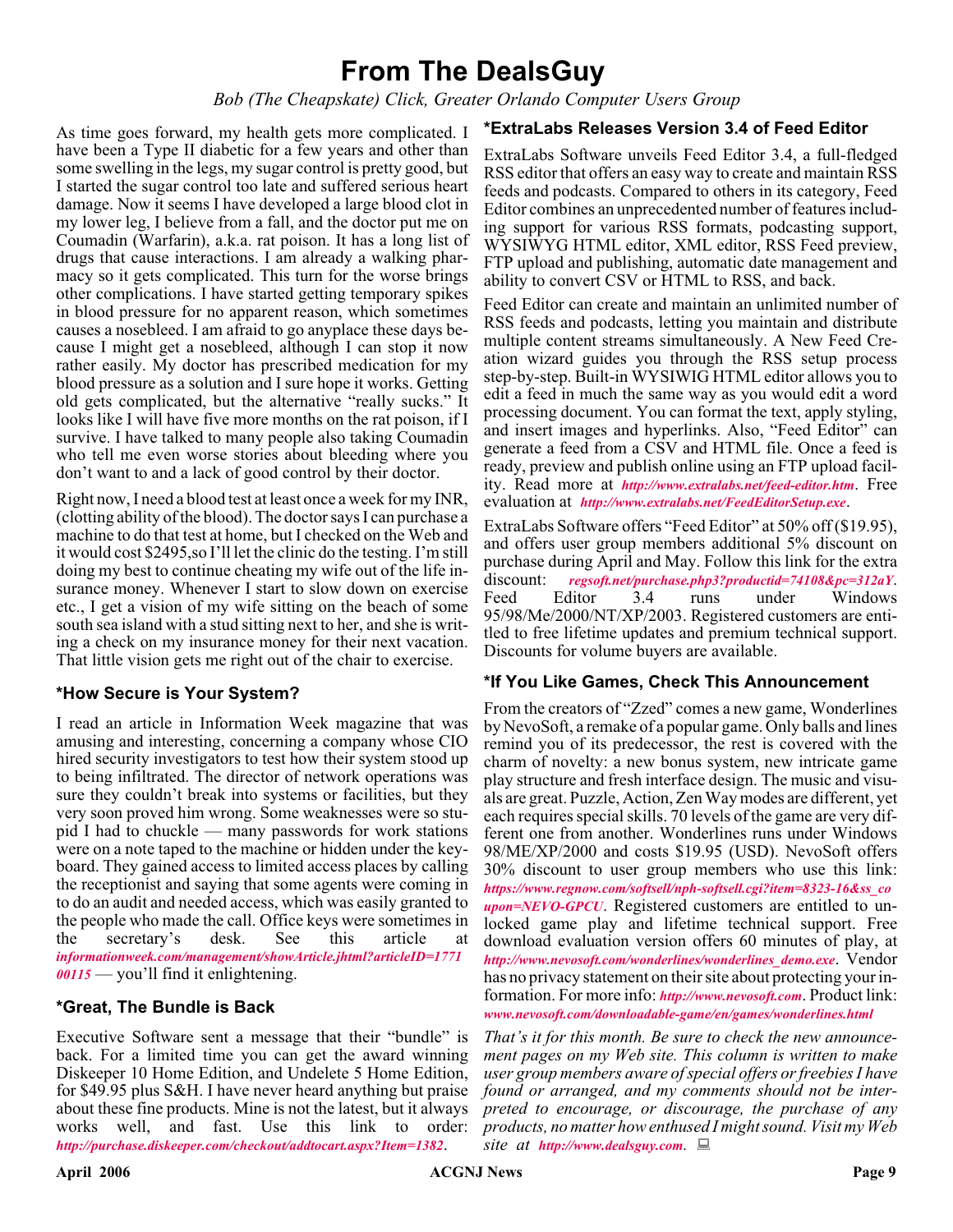# **The Shadow Knows**

*Mike Morris (ml\_morris@jymis.com), Front Range PC Users Group, Fort Collins, CO ([www.frpcug.org](http://www.frpcug.org))*

How many readers remember that phrase? Or remember lis-of relevant programs. Selected downloads (soundbites) are tening to the show on the radio:

"Who knows what evil lurks in the heart of men? The Shadow knows."

Recent headlines have described the availability of TV shows on the internet — at a price. No headlines, however, for The Shadow or other radio programs from the 1930's and 1940's. The copyrights to a large number of the old radio shows have expired, and you can now download (or order) these programs in a variety of formats and listen to them through your computer or other audio equipment.

Whether your interest is historical research, for the nostalgia value, for a hobby, or for the simple entertainment value, the variety of programs and information about these old radio programs is astonishing. I originally searched the internet using Google and the phrase "old radio programs." That search returned over 20,000 hits over 6 months. The correct phrase should have been "old time radio." That search returned over 1 million hits from the past 6 months.

These websites provide an incredible wealth of information. I have checked a very small number of websites, and offer my comments on them. There are episodes of The Shadow, Sam Spade, The Thin Man—as you can see, I like mysteries. There are comedies, westerns, music, and much more.

By the way, how many readers remember the origin of Sam Spade? Do you recall the movie "The Maltese Falcon" with Humphrey Bogart? The movie was based on the novel of the same name by Dashiell Hammett (originally published in 1929), which introduced the world to Sam Spade. Another novel by the same author, "The Thin Man," (originally published in 1933) was turned into a move starring William Powell and Myrna Loy. Here is a trivia question for you: who really was the Thin Man? — answer at the end of this article.

As you might expect, the audio quality of these old radio shows varies. Some websites allow you to listen to short samples of selected shows using either RealPlayer™ or Media Player, both of which are bundled with the Windows operating system.

"It is Thursday night, July 31,1930. The time is 9:40 PM. Radio listeners tuned to CBS hear the first appearance of "The Shadow" . . . ." Thus begins the history of "The Shadow" as provided by the Old-Time Radio Program Guide, *<http://www.old-time.com/toc.html>*. This website has links to historical information on a number of old time radio programs and to other websites that include soundbites and stories, and to websites that offer programs on cassettes, CD's, DVD's, or direct downloads to your computer.

More history is available at Radio Days: A Soundbite of History, *<http://otr.com/index.shtml>*. There are links to history by category (Mystery, Private Eyes, Comedy, SciFi) and to histories of selected programs (Captain Midnight, Terry and the Pirates). This website also provides an historical timeline with important dates in radio broadcasting with descriptions

included. There is a link to a schedule of old time radio on the airwaves (and on the internet).

At "It Seems Like Only Yesterday," *<http://www.yesterdayradio.com/>*, old radio programs are offered for sale on cassettes. Categories include: World War II and Civil War History, Big Band Music, Comedy, Westerns, Science Fiction, and Sherlock Holmes. The Big Band category includes Glenn Miller, Benny Goodman, Tommy Dorsey, and other broadcasts from the 1940's.

The "Radio of Yesteryear" website, *<http://www.originaloldradio.com/>*, claims to have 50,000 old time radio programs available on CD's, in various formats. There is a category called "Radio's Best 1000," and "single subject" CD's such as Abbott and Costello, CBS Radio Mystery Theatre, and many more.

Meanwhile, back at *[old-time.com](http://old-time.com)*, there is a link to called "Radio Showcase," *[http://www.old-time.com/sponsors/rad\\_sho.html](http://www.old-time.com/sponsors/rad_sho.html)*. This site offers an excellent searchable database, with "actor credits, recording sources, story categories, and program notes  $\dots$ ."

In the interest of objectivity, I call your attention to the RadioLovers.com website, *<http://radiolovers.com>*. This site claims to offer individual old time radio program downloads. However, I did not pursue the offer. I found the site's use of pop up ads objectionable (the ads appeared despite having the pop up blocker enabled in my Firefox browser). But that is my personal prejudice. Those with greater tolerance to such ads may find this site useful.

As I listened to these old radio programs, and read about their history, I realized that there was one program that I wanted to locate above all others: the original radio broadcast of War of the Worlds. This program, created from the 1898 H. G. Wells novel by Orson Welles and broadcast in 1938, is famous (or infamous) for the real panic it created.

A Google search on "war of the worlds" provided the result EarthStation1.com, *<http://www.earthstation1.com/wotw.html>*. Success! I listened to the entire program (slightly less than one hour) using RealPlayer™. My brain soaked up certain phrases:

- ". . . these creatures have scientific knowledge far in excess of our own . . . ."
- "... a vanguard of an invading army from Mars ...."

Okay, so point your finger at me and laugh, while you enjoy the latest movie version with its extraordinary computer generated special effects. I thoroughly enjoyed the hour I spent listening to this classic radio broadcast. Even the 1930's audio quality added to its menace.

While you are watching the movie, I am going to dim the lights, turn off the TV, unplug the phone, and settle into my favorite chair. It is time to listen to The Shadow. Even in the 21st century, it is comforting that there is an answer to the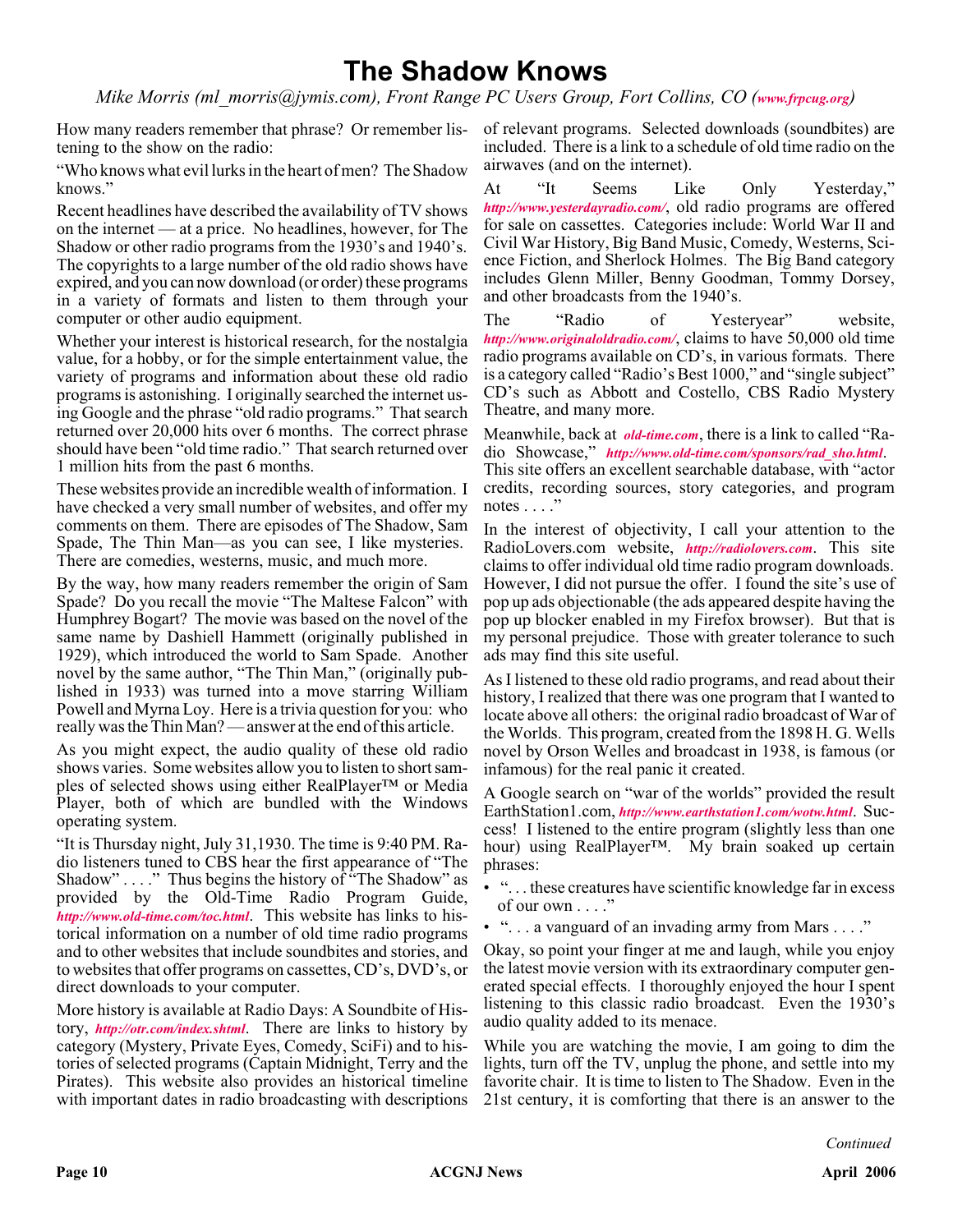# **Federal Website Provides Safety & Security Information**

*Ira Wilsker (Iwilsker@apcug.net), APCUG Director; radio & TV show host*

http://www.onguardonline.gov/stopthinkclick.html

The media has recently been rife with stories about internet scams, frauds, identity theft, pedophiles, and other malevolent occurrences that have happened on the internet. While there are many online resources providing informational websites to help prevent us from falling prey to internet victimization, a consortium of federal agencies has created "OnGuard Online" at *[www.onguardonline.gov](http://www.onguardonline.gov)*. This consortium consists of the Federal Trade Commission (FTC), the Department of Homeland Security (DHS), United States Postal Inspection Service, the Department of Commerce (DOC), and the Securities and Exchange Commission (SEC).

Materials are provided on this website to inform and educate the computer user about several of the most nefarious threats that commonly assail us as we enjoy the abundance of the internet. Topics currently covered are spyware, identity theft, phishing, spam scams, online shopping, P2P (Peer-to-Peer) file sharing, and VoIP (Voice over Internet Protocol – internet telephony). There are also a series of online quizzes (*[www.onguardonline.gov/quiz](http://www.onguardonline.gov/quiz)*) where the user can test his knowledge on the security risks associated with these topics. A series of videos and tutorials on related topics, such as "Viruses and Worms", and "Protect Your Privacy, Family, and PC" are also available at this site (*[onguardonline.gov/tutorials](http://)*). For those who have been victimized by internet miscreants, a resource is available to show the user where and how to file complaints with the appropriate federal and other agencies at *[onguardonline.gov/filecomplaint.html](http://)*.

Spyware is defined at this site as "… software installed on your computer without your consent to monitor or control your computer use." Spyware can be used to steal your identity or capture your usernames, passwords, and account numbers (keyloggers); compile personal surfing profiles for directed advertising or other purpose (some forms of tracking cookies); display unwanted pop-up ads, which may be pornographic (ad-ware), redirect the browser to other sites (browser hijacking); install unwanted links on the desktop or in the "favorites" or bookmarks; and a variety of other unwanted and possibly dangerous web related items. OnGuard Online pro-

vides links and information on removing spyware, and protecting your computer from spyware.

Identity theft is a scourge that may impact as many as 10 million Americans each year, according to some sources. The incidence of identity theft through internet tricks, such as "Phishing" (typically emails directing the user to an authentic looking but counterfeit website soliciting credit card information, PIN numbers, etc.); "Pharming" (changing data files or "hosts" on the computer to redirect intentional visits to financial or commercial sites to counterfeit sites where valuable personal information is illicitly obtained) accounts for an increasingly significant portion of identity theft. OnGuard Online provides information on how to protect yourself from Phishing scams, and how to protect your identity while online, as well as instructions on dealing with identity theft if victimized.

Some internet security companies report that the amount of spam, or unsolicited commercial email, can easily amount to 60 to 80 percent of all emails sent. According to this website, details are provided on the major spam scams currently in circulation. The top 10 spam scams are: The "Nigerian" Email Scam (may also appear to be from Russia, Columbia, England, or other sources); Phishing; Work-at-Home Scams; Weight Loss Claims; Foreign Lotteries (Congratulations, you are a winner in the Spanish / British / Canadian Lottery!); Cure-All Products; Check Overpayment Scams (I have a large cashier's check – cash it, keep some, and wire me the difference); Pay-in-Advance Credit Offers; Debt Relief; and Investment Schemes (buy this penny stock – it will quintuple in a few days). Sadly, many gullible internet users still fall for these scams enriching the crooks, and typically receiving nothing worthwhile in return.

Millions of internet users shopped online during the holiday season, and still continue to do so at online retailers, or popular auction sites such as Ebay. While most online shoppers have been successful, and had few problems, there are also thousands who have been victimized to some degree by internet crooks. This site explains a series of safe shopping tips, including "Know who you're dealing with; Know exactly what you're buying; Know what it will cost (including ship-

*Continued on page 16*

# **The Shadow Knows,** *continued*

question "who knows what evil lurks in the heart of men? *The Shadow knows*."

*The trivia question answer*: No, it is not the detective Nick Charles. The title of Thin Man belongs to the extremely eccentric inventor Clyde Wynant, who remains missing until the last chapter of the novel, when it is revealed that he is the victim of a gruesome crime.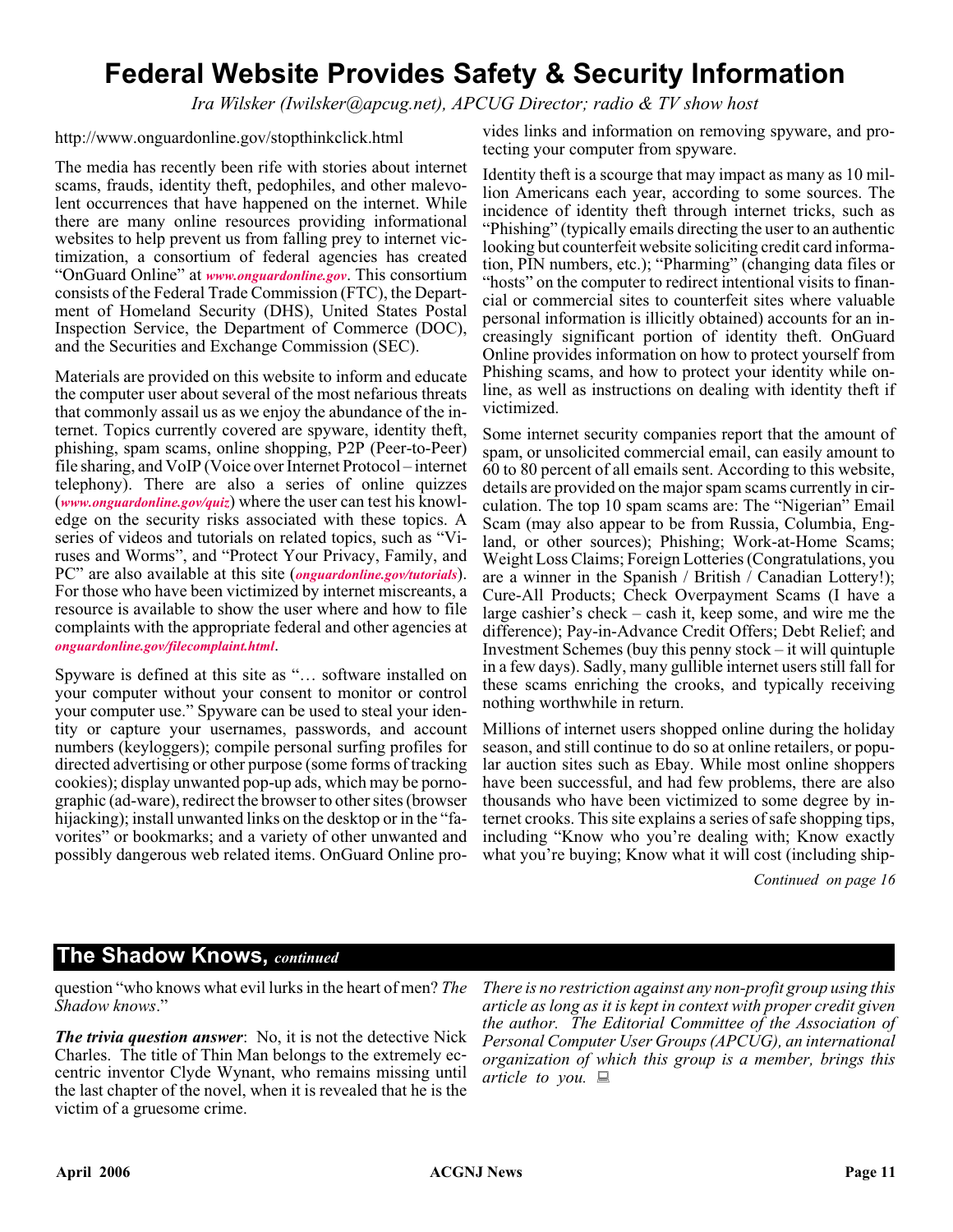# **Investing**

*Norm Wiss (cut.up@verizon.net)*

#### *[http://www.acgnj.org/groups/sig\\_investment.htm](http://www.acgnj.org/groups/sig_investment.htm)*

The Investment SIG continues with presentations on how to use analysis programs TC2000 and TCNet. Large charts are presented on our pull down screen and illustrate the application of computer scans and formulas to find stocks for profitable investments. Technical analysis determines buy points, sell points and projected moves. Technical analysis can also be used on fundamentals such as earnings, sales growth, etc. *Our next meeting: April 13.*

### **NJ Gamers**

*Gregg McCarthy (greggmc@optonline.net)*

*<http://www.angelfire.com/linux/gamers/>*

#### *[www.lanparty.com](http://www.lanparty.com)*

**The next Friday Night Frag will be April 14, 6 p.m. to Saturday 12 noon — 18 hours for 5 bucks!**

### **Window Pains**

*John Raff (jraff@comcast.net)*

#### *<http://www.acgnj.org/groups/winpains.html>*

This meeting is a combination of the older PC Symposium, PC User Group and Random Access Session which are now defunct. The intent is to provide the members with Windows oriented application discussions both Microsoft and Linux style. The presentation will be directed toward the more heavy technological level of attendee, although newbies are welcomed. *Next meeting April 21.*

#### **Main Meeting**

#### *<http://www.acgnj.org/groups/mainmeet.html>*

*Evan Williams (nhpressgo@blast.net)*

*April 7: Subject to be announced.*

# **Visual Basic**

*Rick Elbanna (rick@mastersofthecode.com)*

#### *<http://mastersofthecode.com/html/sig.htm>*

This is a public Special Interest Group sponsored by Online Marketing Network LLC and Ricardo Capelli Associates LLC. This is a co-operative meeting with the Excel VBA and WebDev group. *Meetings are held on the second Monday of each month at East Brunswick Public Library in East Brunswick, New Jersey*. Meeting times vary depending on the busy schedule of the Library. Times will be emailed to interested developers — send email to Rick to put your name on the notification list. Because of limited seating, those expecting to attend should email Rick prior to the meeting. Walk-ins are welcome, but are not guaranteed a seat.

*Andreas Meyer (lunics@acgnj.org)*

#### *<http//www.acgnj.org/groups/lunics.html>*

LUNICS is a group for those who share an interest in Unix and similar operating systems. While we do quite a bit with Linux, we've also been known to discuss Solaris and BSD too. We generally meet on the first Monday of the month at 8:00 PM at the Scotch Plains Rescue Squad. See the web page for directions and more information. *Next meeting April 3.*

#### **Web Dev**

This SIG is intended to be an open forum for all Website Development techniques and technologies, to encourage the study and development of web sites of all kinds. All languages will be considered and examined. Anyone interested please contact the Chairperson in charge. The current project is a CMS for the club. Anyone interested in starting a new project, come to the meeting and announce / explain. Provide as much detail as possible. One can also send projects to the ACGNJ Newsletter editor for inclusion in the next volume.

WebDev should be an all-encompasing development and examination forum for all issues, applications, OS, languages and systems one can use to build Websites. We currently have two Web dev languages .NET and Java as SIGs but the other langages and OS need to be investigated, examined and tested; Windows, Linux, UNIX, DEC, Vax, HP etc. Intel-PC, Motorola-MAC etc. *Our next meeting April 19.* ■

# **Human Networking**

*<http://www.acgnj.org/groups/hns.htm>*

#### *Mark Douches (mad-networking@pobox.com)*

The purpose of this SIG is to expand the number of professionals that we know so that connections can be made into different markets or industries when a career change or business need is necessary. We are not just a group of people who like computers or technology. Our membership consists of Information Technology professionals from various industries. We will discuss over a time period the tools and skills that are necessary to cross a bridge advance your career. *Meetings are held 2nd Wednesday of the Month at 7:00 P.M.*

# **Genealogy**

*Frank Warren (kb4cyc@webwarren.com) <http://www.webwarren.com/kb4cyc/gensig.html>*

Genealogy SIG is for genealogists interested in computers and computer users interested in genealogy, and is a forum to assist members in furtherance of both endeavors. Meetings usually focus on genealogy more than on computers. We meet at 8 PM on the fourth Thursday of the month, but we do not meet in November or December. In addition to our Web page, we also have an electronic mailing list. Messages to the list should be addressed to *gensig@webwarren.com*. To subscribe, include the line "subscribe gensig" in the body of the message. *Next meeting April 27.*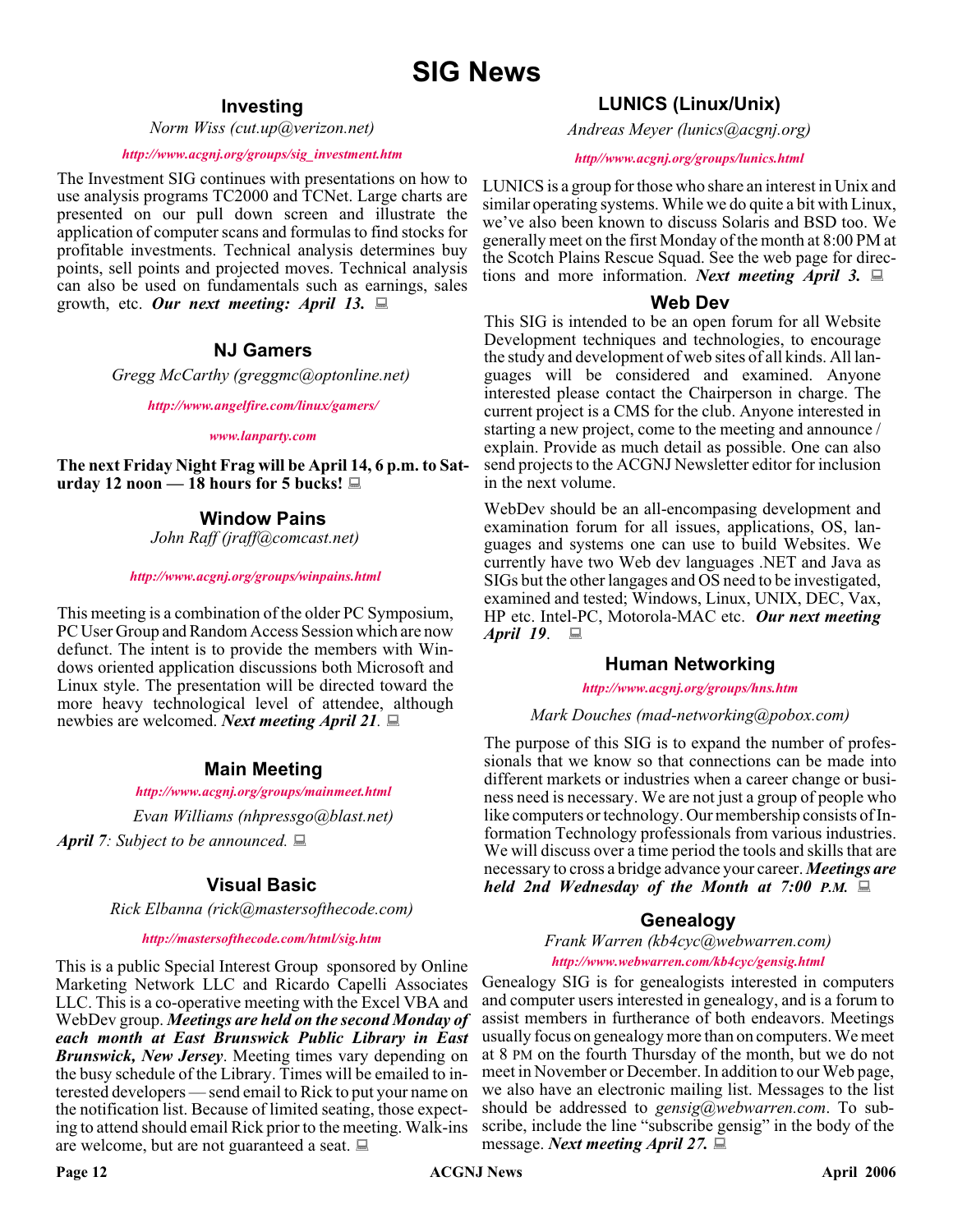# **C/C++ Programming**

*Bruce Arnold (barnold@blast.net)*

#### *<http://www.blast.net/barnold>*

This group is devoted to discussing programming languages in general and  $C$ ,  $C++$ , and  $C++$  for Windows programming in particular. Each month a small but hopefully useful program (complete with source code) is presented for discussion.

*March*: A discussion about the MFC Non-Windows Programming using Microsoft Visual C++ version 6.0. By "Non-Windows or Non-GUI" I mean a program that uses the Command Box (Sometimes called DOS Box) instead of the Windows Graphical Interface. This is the simplist of programming ventures because the Graphical User Interface, GUI, does not have to be programmed. There was also a discussion on C# 2005 Express Edition. Since this compiler is FREE from Microsoft it is quickly becoming a very popular application. I have converted most of tonight's VC6 code into C-Sharp code so that the differences may be compared. The program presented is designed provide a list of installed programs. You may remember that a similar program was presented in 2004. This one uses some of the code from the original but adds a number of features. In particular, it automatically launches a browser to display the results in HTML code. Another major improvement is that is displays detail information about the computer in the title of the page. As shown above, this information includes the Operating System and the version. *Our next meeting April 18.*

*Matt Skoda (som359@aol.com)*

*<http://www.acgnj.org/groups/laymans.html>*

*We meet on the second Monday of the month* (no meetings in July and August) to discuss issues of interest to novice users or those who are planning to get started in computing. Watch our Web page for updates and announcements.  $\Box$ 

#### **Lotus Notes**

*Mike Barlow (mwb@injersey.com)*

*[http://www.acgnj.org/groups/sig\\_lotusnotes.htm](http://www.acgnj.org/groups/sig_lotusnotes.htm)*

*Meetings are held on the third Tuesday of each month at the offices of Bright Ideas Software, 1060 Amboy Avenue, 2nd Floor, Edison NJ at 7 PM* (Random Access 6:30). Call (732)417-5778 for last-minute changes, cancellations, information on future meetings, locations, directions, etc. Directions are posted on our Web page.  $\Box$ 

# **VBA & Excel**

*Jim Ditaranto (fryr92a@prodigy.com)*

#### *<http://www.excelvba.homestead.com>*

VBA is implemented in Microsoft Excel, Microsoft Project and Microsoft Access, and will be implemented in Word and PowerPoint. Anyone interested in using any Microsoft Office and VBA is invited — *7 PM third Monday*. Currently Jim is improving his skill set, so David McRitchie and John Raff will carry the banner.  $\Box$ 

*Mike Redlich (mike@redlich.net)*

#### *<http://www.redlich.net/javasig/>*

The Java Users Group covers beginner, intermediate, and advanced level Java programming. Primary focus is on developing useful/practical applets and applications, but can include related topics such as Java I/O, JavaBeans, Reflection, object-oriented programming and software design issues. Meetings are held the second Tuesday of the month starting promptly at 7:30 PM.

*March 14*: Using Java for Developing Ajax-Enabled Web Applications.

*April 11*: Technical Overview of the Xcalia Intermediation Core. A demo of object-to-service mapping (OSM). It's a generalization of the concept of object-to-relational mapping (ORM), that results in essentially the capability of truly dynamic orchestration.  $\Box$ 

### **Macintosh Users**

*Keith Sproul (ksproul@noc.rutgers.edu)*

This group is no longer meeting, but Keith is still available to help Mac users via telephone or email (see page 2).  $\Box$ 

### **DotNet**

*This group has disbanded.* **Layman's Forum**

#### **MCP**

(Microsoft Certified Professional)

*Gregg McCarthy (greggmc@optonline.net) <http://www.angelfire.com/linux/gamers/mcse.html>*

The MCSE SIG is a study group with the goal of preparing for the Microsoft Certification Exams. In February of 2000 "Windows 2000" debuted along with new MCSE tests. It's two years later and we have settled somewhere between W2k Pro/Server and Windows XP in our studies. Windows NT while still viable, is history as far as Microsoft is concerned. Windows .NET server should be out this year and should look like Windows XP-Server.

The books we will be using are "Mastering Windows 2000 Server" by Mark Minasi and the "MCSE Self-Paced Training Kit" from Microsoft Press. These books are important because as a study group we won't have a teacher to explain the concepts. We'll *need* to discuss them in the group. This is a study group, not a class taught by a teacher. Since hands-on training is crucial in acquiring the skills needed for these tests, we try to focus on lab work as well. The Microsoft training kits are good for labs.

*We meet on the first and third Wednesdays of each month from 7 pm to 10 pm.* Attendees are encouraged to bring a PC properly configured with NT, 10BaseT network card, and Netmeetng 2.1. For more info, reading assignments, course schedule, visit our website.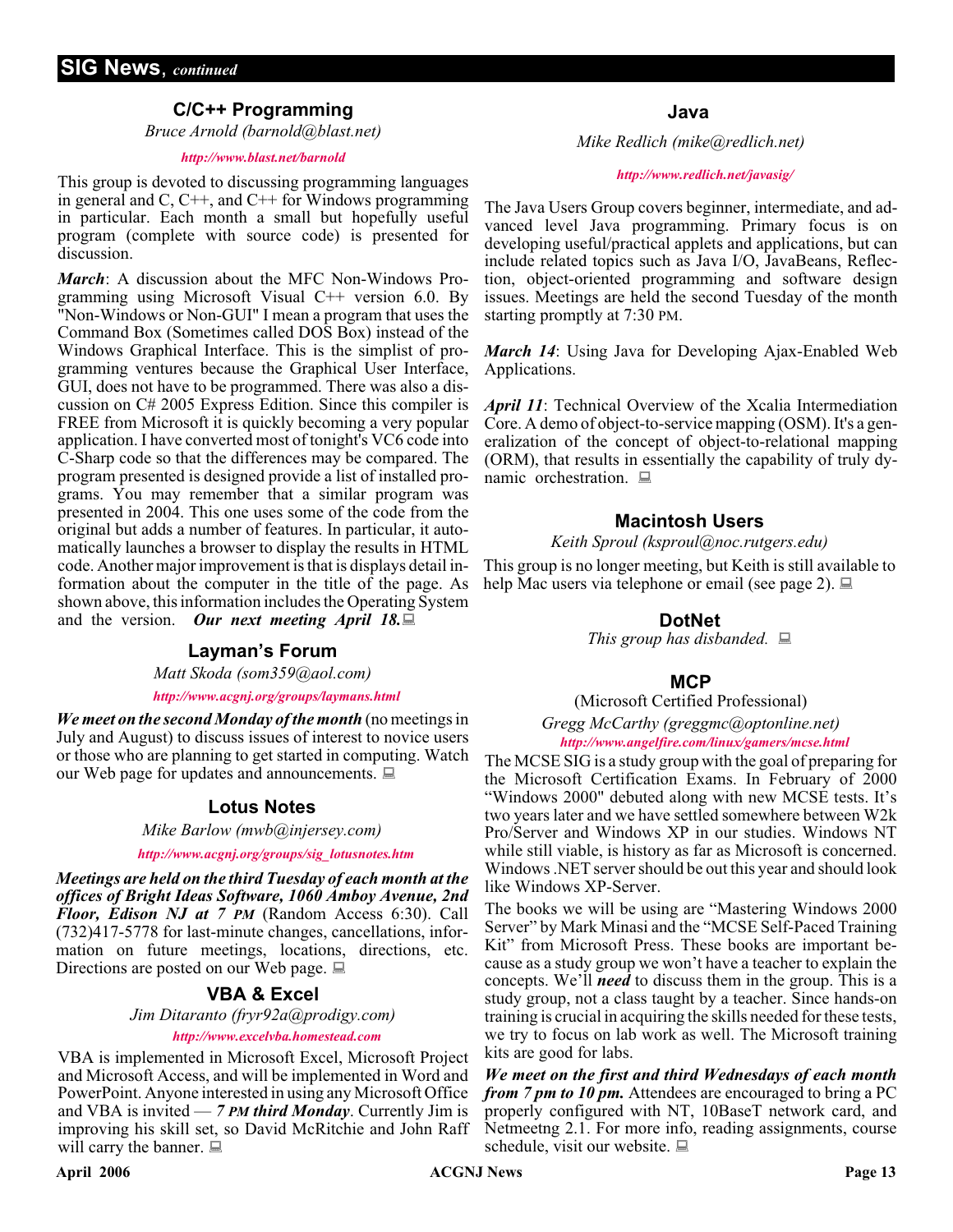# **Guru Corner**

*Jo-Anne Head (tinarock@aol.com)*

# **Discount Computer Magazine Price List**

**As described by the DealsGuy**

| If you need help with any of the technologies listed below,                        |                                         |                  | 1 <sub>yr</sub>                                                                                                          |         | $2 \text{ yr}$ 3 yr |       |  |
|------------------------------------------------------------------------------------|-----------------------------------------|------------------|--------------------------------------------------------------------------------------------------------------------------|---------|---------------------|-------|--|
| you can call on the person listed. Please be considerate and<br>call before 10 PM. |                                         |                  | <b>Computer Games</b>                                                                                                    | \$10.95 | 20.95               | 29.95 |  |
|                                                                                    | <b>Hardware</b>                         |                  | <b>Computer Gaming World</b>                                                                                             | 14.95   | 28.95               | 41.95 |  |
|                                                                                    | <b>Scott Vincent</b><br><b>Software</b> | 973-539-8169     | Computer Shopper1                                                                                                        | 16.97   | 32.95               | 47.95 |  |
| <b>HTML</b>                                                                        | Jo-Anne Head                            | 908-769-7385     | Dr. Dobbs Journal                                                                                                        | 15.95   | 30.95               |       |  |
|                                                                                    | Mike Redlich                            | 908-246-0410     | Mac Addict                                                                                                               | 10.97   |                     |       |  |
| <b>CSS</b>                                                                         | Jo-Anne Head                            | 908-769-7385     | Mac Home Journal                                                                                                         | 15.97   | 29.97               |       |  |
|                                                                                    | Frank Warren                            | 908-756-1681     | Mac World                                                                                                                | 12.95   |                     |       |  |
| ColdFusion                                                                         | Jo-Anne Head                            | 908-769-7385     |                                                                                                                          |         |                     |       |  |
| Java                                                                               | Mike Redlich                            | 908-246-0410     | Maximum PC                                                                                                               | 9.95    | 18.95               | 27.95 |  |
| $C++$                                                                              | <b>Bruce Arnold</b>                     | 908-735-7898     | Microsoft System Journal                                                                                                 | 21.95   | 39.95               |       |  |
|                                                                                    | Mike Redlich                            | 908-246-0410     | PC Gamer                                                                                                                 | 12.95   |                     |       |  |
| ASP                                                                                | Mike Redlich                            | 908-246-0410     |                                                                                                                          | 25.97   |                     | 68.95 |  |
| Perl                                                                               | John Raff                               | 973-560-9070     | PC Magazine (22/44/66 Issues)                                                                                            |         | 48.95               |       |  |
|                                                                                    | Frank Warren                            | 908-756-1681     | PC World                                                                                                                 | 16.95   |                     |       |  |
| <b>XML</b>                                                                         | Mike Redlich                            | 908-246-0410     | Wired                                                                                                                    | 6.00    | 12.00               | 17.00 |  |
| e-Commerce                                                                         | Rick Elbanna                            | 800-323-7575     | These prices are for new subscriptions and renewals. All or-                                                             |         |                     |       |  |
| Frank Warren<br>Genealogy                                                          |                                         | 908-756-1681     | ders must be accompanied by a check, cash or Money Order.                                                                |         |                     |       |  |
| Networking                                                                         | <b>Scott Vincent</b>                    | 973-539-8169     | Make payable to Herb Goodman, and mail to:                                                                               |         |                     |       |  |
| Home Automation                                                                    | Charlie Huffsmith                       | 732-549-1734     |                                                                                                                          |         |                     |       |  |
|                                                                                    | Frank Warren                            | 908-756-1681     | Herb Goodman, 8295 Sunlake Drive, Boca Raton,<br>FL 33496                                                                |         |                     |       |  |
|                                                                                    | <b>Operating Systems</b>                |                  |                                                                                                                          |         |                     |       |  |
| WindowsNT                                                                          | <b>Scott Vincent</b>                    | 973-361-5793     | Telephone: 561-488-4465, e-mail: hgoodman@prodigy.net                                                                    |         |                     |       |  |
| Windows95                                                                          | Rick Elbanna                            | 800-323-7575     | Please allow 10 to 12 weeks for your magazines to start. For                                                             |         |                     |       |  |
| Windows98                                                                          | Rick Elbanna                            | 800-323-7575     | renewals you must supply an address label from your pres-                                                                |         |                     |       |  |
| Windows3.1                                                                         | <b>Ted Martin</b>                       | 732-636-1942     | ent subscription to insure the correct start of your renewal.                                                            |         |                     |       |  |
|                                                                                    | Charlie Huffsmith<br><b>Macintosh</b>   | 732-549-1734     | As an extra service I will mail a renewal notice about 4<br>months prior to their expiration date. I carry more than 300 |         |                     |       |  |
| Mac O/S                                                                            | Keith Sproul                            | $(732)$ 821-4828 | titles at excellent prices — email for prices. $\Box$                                                                    |         |                     |       |  |

# **ACGNJ MEMBERSHIP APPLICATION**

Sign up online at *[http://www.acgnj.org/membership\\_update.htm](http://www.acgnj.org/membership_update.htm )* and pay dues with PayPal.

|                                          | <b>Dues</b>      |                                                             |                                                                                                                     |                |                                    |
|------------------------------------------|------------------|-------------------------------------------------------------|---------------------------------------------------------------------------------------------------------------------|----------------|------------------------------------|
|                                          | <b>US/CANADA</b> | <b>FAMILY OF MEMBER</b><br>(No Newsletter)                  | <b>FOREIGN</b>                                                                                                      | <b>STUDENT</b> | <b>SENIOR CITIZEN</b><br>(Over 65) |
| 1 Year                                   | \$25             | \$10                                                        | \$55                                                                                                                | \$20           | \$20                               |
| 2 Years                                  | \$40             |                                                             |                                                                                                                     |                |                                    |
| 3 Years                                  | \$55             |                                                             |                                                                                                                     |                | \$45                               |
| Mail this application and your check to: |                  |                                                             |                                                                                                                     |                |                                    |
|                                          |                  |                                                             | AMATEUR COMPUTER GROUP OF NEW JERSEY, INC., P.O. BOX 135, SCOTCH PLAINS, NJ 07076                                   |                |                                    |
|                                          |                  |                                                             |                                                                                                                     |                |                                    |
|                                          |                  |                                                             | $\Box$ New Member o Renewal $\Box$ Address Change                                                                   |                |                                    |
|                                          |                  |                                                             | First Name <b>Example 2.1 According to Example 2.1 According Last Name Example 2.1 According to According the U</b> |                | Phone                              |
|                                          |                  | Mailing Address <b>Mailing</b> Address <b>Mailing</b>       |                                                                                                                     |                | E-Mail                             |
|                                          |                  |                                                             | State Zip                                                                                                           |                | URL <b>New York Street</b>         |
|                                          |                  | What topics would you like to see covered at club meetings? |                                                                                                                     |                |                                    |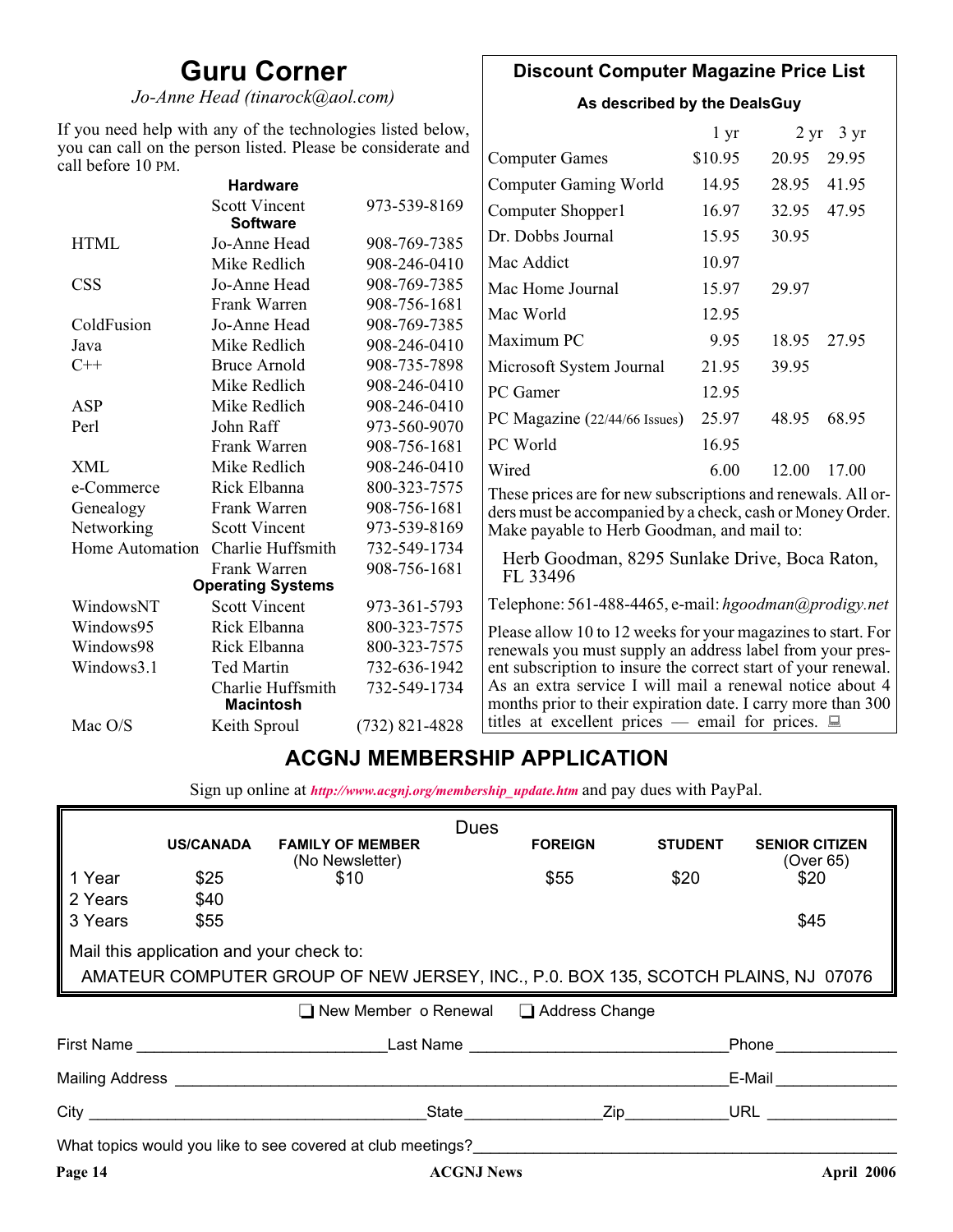| <b>Other Local Computer Groups</b>                                                                         |                                                                                                                           |                                                                                                                                                             |  |  |  |
|------------------------------------------------------------------------------------------------------------|---------------------------------------------------------------------------------------------------------------------------|-------------------------------------------------------------------------------------------------------------------------------------------------------------|--|--|--|
| <b>Princeton Macintosh User Group:</b> 7:15 pm 2nd<br>Tuesday, Jadwin Hall, Princeton U. (609)<br>252-1163 | NY/NJ/CT Relational Database User Group:<br>Corporate and independent users. (212) 839-0125                               | New York Personal Computer Club: For infor-<br>mation call hotline, (212) 533-NYPC                                                                          |  |  |  |
| <b>Computer Education Society of Philadelphia:</b>                                                         | <b>Brookdale Computer Users Group:</b> 7 pm, 3rd                                                                          | Macintosh User Group: Third Tuesday, Dickson                                                                                                                |  |  |  |
| 7:30 pm, 2nd Wednesday, St. Asaph's Episcopal                                                              | Friday, NAS 100 at Brookdale Community Col-                                                                               | Hall, Montclair State University, Montclair NJ.                                                                                                             |  |  |  |
| Church. Lee Le'mon, (717)786-2260                                                                          | lege, Lincroft NJ.(732-739-9633) www.bcug.com                                                                             | $(201) 893 - 5274$ http://www.njmug.org                                                                                                                     |  |  |  |
| WordPerfect SIG of PCUG of So. Jersey: 2nd                                                                 | <b>Hunterdon Computer Club:</b> 8:30 am to noon 3rd                                                                       | <b>PC Club of South Jersey:</b> 7 pm, 2nd Monday,                                                                                                           |  |  |  |
| Mon., 2101 Chapel Ave., Cherry Hill NJ after 7pm                                                           | Saturday, Hunterdon Medical Center, Rt 31, Flem-                                                                          | 2101 Chapel Ave, Cherry Hill NJ. L. Horn, (856)                                                                                                             |  |  |  |
| Main Meeting. <i>http://www.pcugsj.org</i>                                                                 | ington. (908) 995-4042                                                                                                    | 983-5360. http://www.pcugsj.org                                                                                                                             |  |  |  |
| Philadelphia Area Computer Society: 3rd Sat., 9                                                            | Central Jersey Computer Club: 8 pm, 4th Fri-                                                                              | <b>NJ PC Users Group: Bergen County Community</b>                                                                                                           |  |  |  |
| am Main Meeting, groups follow. Drexel Univ.,                                                              | day, Rm 74, Armstrong Hall, Trenton St. College.                                                                          | College, Paramus NJ. Maureen Shannon, (201)                                                                                                                 |  |  |  |
| Philadelphia. Pat Murphy, (609) 428-8759                                                                   | Rich Williams, (609) 466-0909.                                                                                            | 853-7432                                                                                                                                                    |  |  |  |
| Morris Micro Computer Club: Bill Traywick,<br>$(201)$ 635-5393.                                            | Fairlawn Computer Club: Last Monday,<br>Fairlawn Senior Citizen Center. Joe Mathias<br>(fair.lawn.computer.club@juno.com) | Princeton PC Users Group: 2nd Monday, Law-<br>rence Library, Rt 1 & Darrah Ln, Lawrenceville,<br>Paul Kurivchack (908) 218-0778,<br>http://www.ppcug-nj.org |  |  |  |

**Workshop, Hands-On:** 2 P.M. to Midnight on last Saturday of the month. First United Methodist Church, Church and Atlantic Streets (one mile from GSP exit 117A), Aberdeen NJ. Bring your project, computer and extension cord. For information call Burke Mawby, (908) 566-7445.

# **Classified**

**FREE TO MEMBERS**. Use our classified ads to sell off your surplus computer stuff. Send copy to Classified, ACGNJ NEWS, P.O. Box 135, Scotch Plains NJ 07076 or e-mail to the editor, *bdegroot@ptd.net*. Classified ads are free to members, one per issue. Non-members pay \$10. Send check payable to ACGNJ Inc. with copy. Reasonable length, please.



#### *<http://www.apcug.net>*

### **Radio and TV Programs**

**Computer Radio Show**, WBAI 99.5 FM, NY, Wed. 8-9 p.m.

**Software Review,** The Learning Channel, Saturday 10-10:30 p.m.

**On Computers**, WCTC 1450 AM, New Brunswick, Sunday 1-4 p.m. To ask questions call (800) 677-0874.

**PC Talk**, Sunday from 8 p.m. to 10 p.m., 1210 AM Philadelphia. 1800-876-WPEN, Webcast at *<http://www.pctalkweb.net>*.

#### **PC Shows Inc (KGP)**

After 26 years, PC SHows/KGP Productions has closed up shop and retired to Florida, cancelling all future computer shows. The Trenton Computer Festival will continue to be held, see *<http://www.tcf-nj.org>*. Thanks to all our vendors and customers these past 26 years.

#### **Directions to Meetings at Scotch Plains Rescue Squad, 1916 Bartle Ave., Scotch Plains NJ**

#### **From New York City or Northern New Jersey**

Take Route 1&9 or the Garden State Parkway to US 22 Westbound.

#### **From Southern New Jersey**

Take Parkway north to Exit 135 (Clark). Stay on left of ramp, follow circle under Parkway. Bear right to Central Avenue; follow to Westfield and under RR overpass. Left at light to North Avenue; follow to light in Fanwood. Right on Martine (which becomes Park Ave). Right on Bartle Ave in middle of shopping district.Scotch Plains Rescue Squad (2-story brick) is located on the right. Do not ing. park in the row next to the building — you'll be towed.

#### **From I-78 (either direction)**

Take exit 41 (Scotch Plains); follow signs to US 22. Turn right at mile past Terrill Road and immediately past the overpass. Exit onto light at bottom of hill and use overpass to cross Rt. 22. Follow US 22 Park Avenue South and follow the directions above to the Rescue Westbound directions.

#### **From US 22 Westbound**

Exit at Park Avenue, Scotch Plains after McDonalds on the right, diagonally opposite Scotchwood Diner on the left, immediately before the overpass. After exiting, turn left at the light and use overpass to cross US 22. Bear right at bottom of ramp to continue south on Park Avenue. Turn left at the second light (a staggered intersection). Scotch Plains Rescue Squad (2-story brick) is on the right. Do not park in the row next to the building — you'll be towed. We meet on the second floor, entering by the door at the right front of the build-

#### **From Western New Jersey**

Take US 22 Eastbound to the Park Avenue exit. The exit is about a Squad building.  $\Box$ 

#### April 2006 **Page 15 ACGNJ News** Page 15